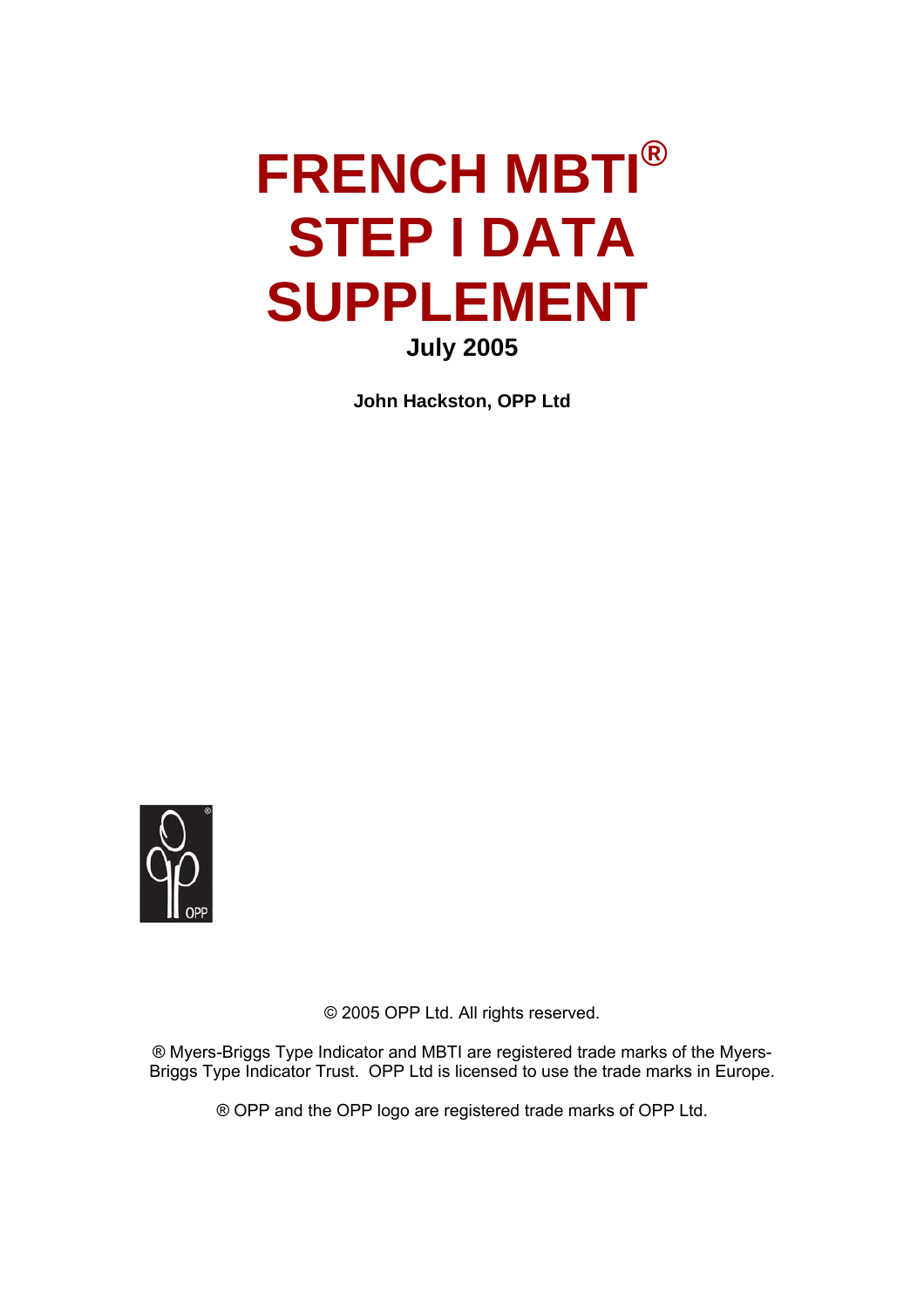## **TABLE OF CONTENTS**

| Validity; the Accuracy of the French MBTI Step I Instrument in Predicting |  |
|---------------------------------------------------------------------------|--|
| Best-Fit Type.                                                            |  |
|                                                                           |  |
|                                                                           |  |
|                                                                           |  |
|                                                                           |  |
|                                                                           |  |
|                                                                           |  |
|                                                                           |  |
|                                                                           |  |
|                                                                           |  |
|                                                                           |  |
|                                                                           |  |
|                                                                           |  |
|                                                                           |  |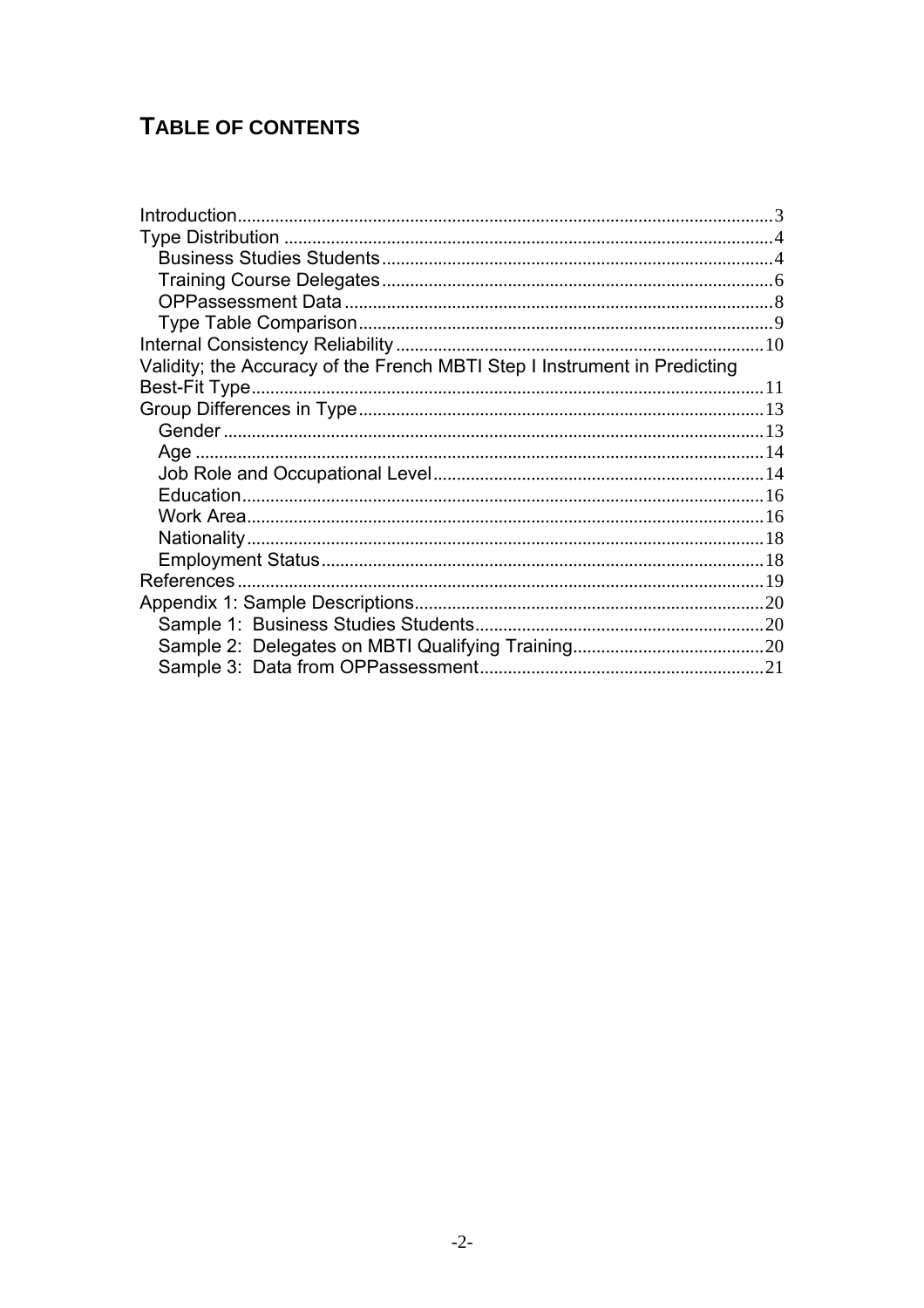## <span id="page-2-0"></span>**INTRODUCTION**

 $\overline{a}$ 

Personality questionnaires have a special place in France. The Myers-Briggs Type Indicator® (MBTI®) has received particular attention, in part because of its special character as a type indicator. This theoretical base and the research studies which result from this are different from those of trait questionnaires; however the psychometric qualities of the MBTI instrument are well-established and have been continually reinforced by new research. The reliability and validity of the instrument are very good, and France, where the questionnaire is widely used, is no exception to this rule. The results of the research here demonstrate the commitment of the publishers, distributors and users of the MBTI instrument to continued research and development.

This update draws upon data collected from a number of samples between 2002 and 2005:

- 363 business studies students from two centres (Lille and Nice) who completed the MBTI instrument for research purposes and as part of their own development
- 612 delegates on MBTI qualifying training programmes held in France from January 2002 to March 2005
- 916 individuals who completed the MBTI Step I or Step II<sup>1</sup> instrument in French via the OPPassessment system<sup>2</sup>[.](#page-2-2) Data from training programmes has been excluded from this group, and the sample is therefore likely to be a representative sample of the groups of people with whom the French MBTI instrument has and will be used for development, counselling, team-building, etc. As such, it is likely to represent a cross-section of the Francophone European professional and managerial population.

A fuller description of each sample is given in Appendix 1.

This data supplement contains a number of research studies based on this data, including:

- Type distributions; type tables showing the proportion of each type within the three samples. The three French groups are similar to other comparable groups across the world.
- Internal consistency reliability. All four dimensions show good reliability, above 0.7, in all groups.
- Validity. There is a good match between the results of the questionnaire and best-fit (validated) type. Respondents are confident about their results, and there is no evidence that a new and specifically French scoring algorithm would improve the accuracy of the instrument.
- Group differences in Type. Gender, age, job role, occupational level, education and employment status are examined.

<span id="page-2-1"></span> $1$  Step II is a longer version of the MBTI instrument which splits each of the four MBTI dichotomies into 5 subscales or "facets". The Step II instrument does however also yield the standard Step I scores and 4-letter type, and these have been used in the analyses described in this document.

<span id="page-2-2"></span> $2$  OPPassessment allows personality questionnaires such as the MBTI instrument to be administered via email.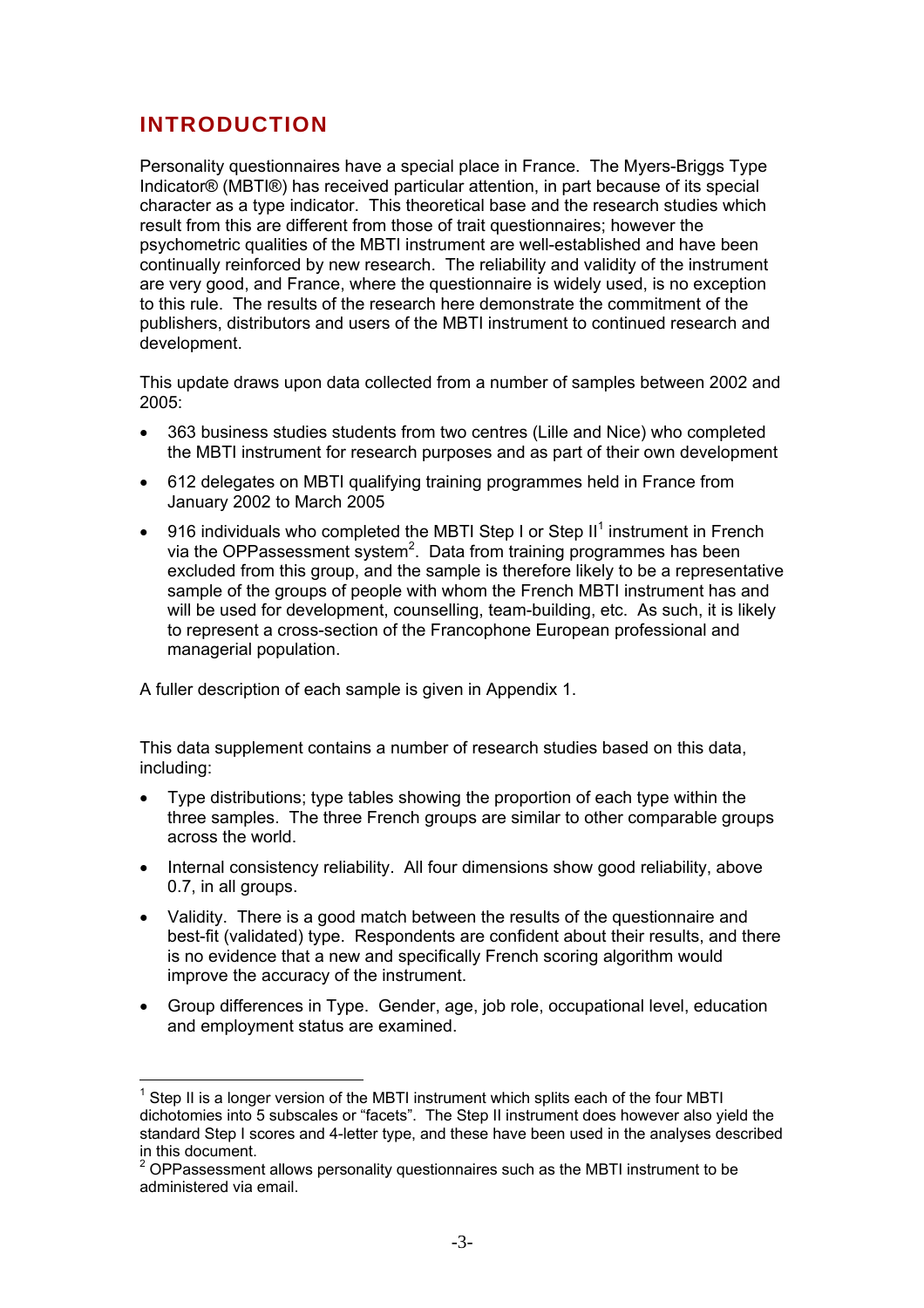## <span id="page-3-0"></span>**TYPE DISTRIBUTION**

Type tables are a way of illustrating the proportion of each type within a particular group. For each of the 16 different types, the number of cases, the percentage of the total that this represents, and the Self Selection Ratio (SSR) is shown. The SSR (Myers et al 1998) is a way of demonstrating whether a given type appears more or less often in a particular group than would be expected compared to a reference group. An SSR greater than 1 indicates that a type is over-represented, and an SSR of less than 1 that it is under-represented. Here, the SSR has been calculated in comparison to the UK general population (Kendall, 1998). The UK general population has been chosen as a useful general population reference group as a large representative French group does not currently exist. Other evidence (e.g. Hackston and Kendall, 2004; Quenk et al, 2004) does however suggest that although behaviour varies greatly from culture to culture, the frequencies of underlying psychological types do not. In this section of the update, type tables for each of the three samples are presented.

#### **BUSINESS STUDIES STUDENTS**

|                              |  | <b>Table 1: Type Tables for Business Studies Students</b> |  |
|------------------------------|--|-----------------------------------------------------------|--|
| <b>Reported Type (N=363)</b> |  |                                                           |  |

| <b>ISTJ</b> | <b>ISFJ</b> | <b>INFJ</b> | <b>INTJ</b> | <b>Type</b> | n   | %     |
|-------------|-------------|-------------|-------------|-------------|-----|-------|
| $n = 23$    | $n = 13$    | $n = 21$    | $n = 19$    | Е           | 196 | 54.0% |
| 6.3%        | 3.6%        | 5.8%        | 5.2%        | I           | 167 | 46.0% |
| SSR=0.46    | SSR=0.28    | SSR=3.41    | SSR=3.71    |             |     |       |
| <b>ISTP</b> | <b>ISFP</b> | <b>INFP</b> | <b>INTP</b> | S           | 137 | 37.7% |
| $n = 16$    | $n = 12$    | $n = 25$    | $n = 38$    | N           | 226 | 62.3% |
| 4.4%        | 3.3%        | 6.9%        | 10.5%       |             |     |       |
| SSR=0.69    | SSR=0.54    | SSR=2.16    | SSR=4.38    | T           | 174 | 47.9% |
| <b>ESTP</b> | <b>ESFP</b> | <b>ENFP</b> | <b>ENTP</b> | F           | 189 | 52.1% |
| $n = 13$    | $n = 12$    | $n = 52$    | $n = 22$    | J           | 173 | 47.7% |
| 3.6%        | 3.3%        | 14.3%       | 6.1%        | P           | 190 | 52.3% |
| SSR=0.62    | SSR=0.38    | SSR=2.27.   | SSR=2.18    |             |     |       |
| <b>ESTJ</b> | <b>ESFJ</b> | <b>ENFJ</b> | <b>ENTJ</b> |             |     |       |
| $n = 23$    | $n = 25$    | $n = 29$    | $n = 20$    |             |     |       |
| 6.3%        | 6.9%        | 8.0%        | 5.5%        |             |     |       |
| SSR=0.61    | SSR=0.55    | SSR=2.86    | SSR=1.90    |             |     |       |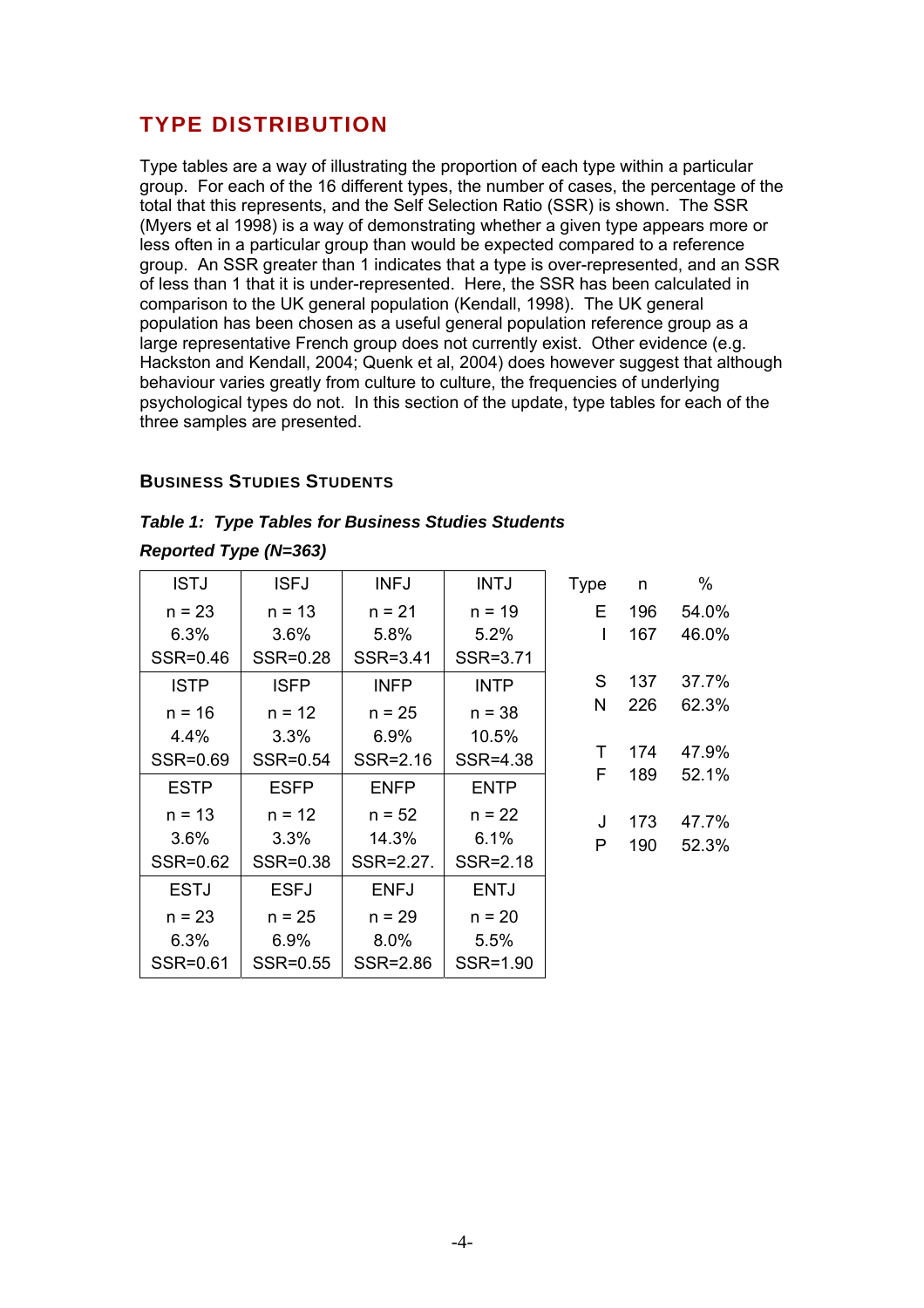#### *Best Fit Type (N=363)*

| <b>ISTJ</b> | <b>ISFJ</b> | <b>INFJ</b> | <b>INTJ</b> | <b>Type</b> | n   | $\%$  |
|-------------|-------------|-------------|-------------|-------------|-----|-------|
| $n = 28$    | $n = 19$    | $n = 20$    | $n = 25$    | Е           | 181 | 49.9% |
| 7.7%        | 5.2%        | 5.5%        | 6.9%        | I           | 182 | 50.1% |
| SSR=0.56    | SSR=0.41    | SSR=3.24    | SSR=4.93    |             |     |       |
| <b>ISTP</b> | <b>ISFP</b> | <b>INFP</b> | <b>INTP</b> | S           | 141 | 38.8% |
| $n = 15$    | $n = 10$    | $n = 35$    | $n = 30$    | Ν           | 222 | 61.2% |
| 4.1%        | 2.8%        | 9.6%        | 8.3%        |             |     |       |
| SSR=0.64    | SSR=0.46    | SSR=3.00    | SSR=3.46    | Τ           | 164 | 45.2% |
| <b>ESTP</b> | <b>ESFP</b> | <b>ENFP</b> | <b>ENTP</b> | F           | 199 | 54.8% |
| $n = 12$    | $n = 13$    | $n = 57$    | $n = 22$    | J           | 169 | 46.6% |
| 3.3%        | $3.6\%$     | 15.7%       | 6.1%        | P           | 194 | 53.4% |
| SSR=0.57    | SSR=0.41    | SSR=2.49.   | SSR=2.18    |             |     |       |
| <b>ESTJ</b> | <b>ESFJ</b> | <b>ENFJ</b> | <b>ENTJ</b> |             |     |       |
| $n = 21$    | $n = 23$    | $n = 22$    | $n = 11$    |             |     |       |
| 5.8%        | 6.3%        | 6.1%        | $3.0\%$     |             |     |       |
| SSR=0.56    | SSR=0.50    | SSR=2.18    | SSR=1.03    |             |     |       |

For both reported and best-fit type, there is a clear majority of people with preferences for Intuition; ENFP is the most common whole type preference in both cases. Compared to the general population reference group, those with a preference for Intuition are over-represented. This is typical of student groups and of those who have been educated to a higher level (for example, see MacDaid et al, 1991).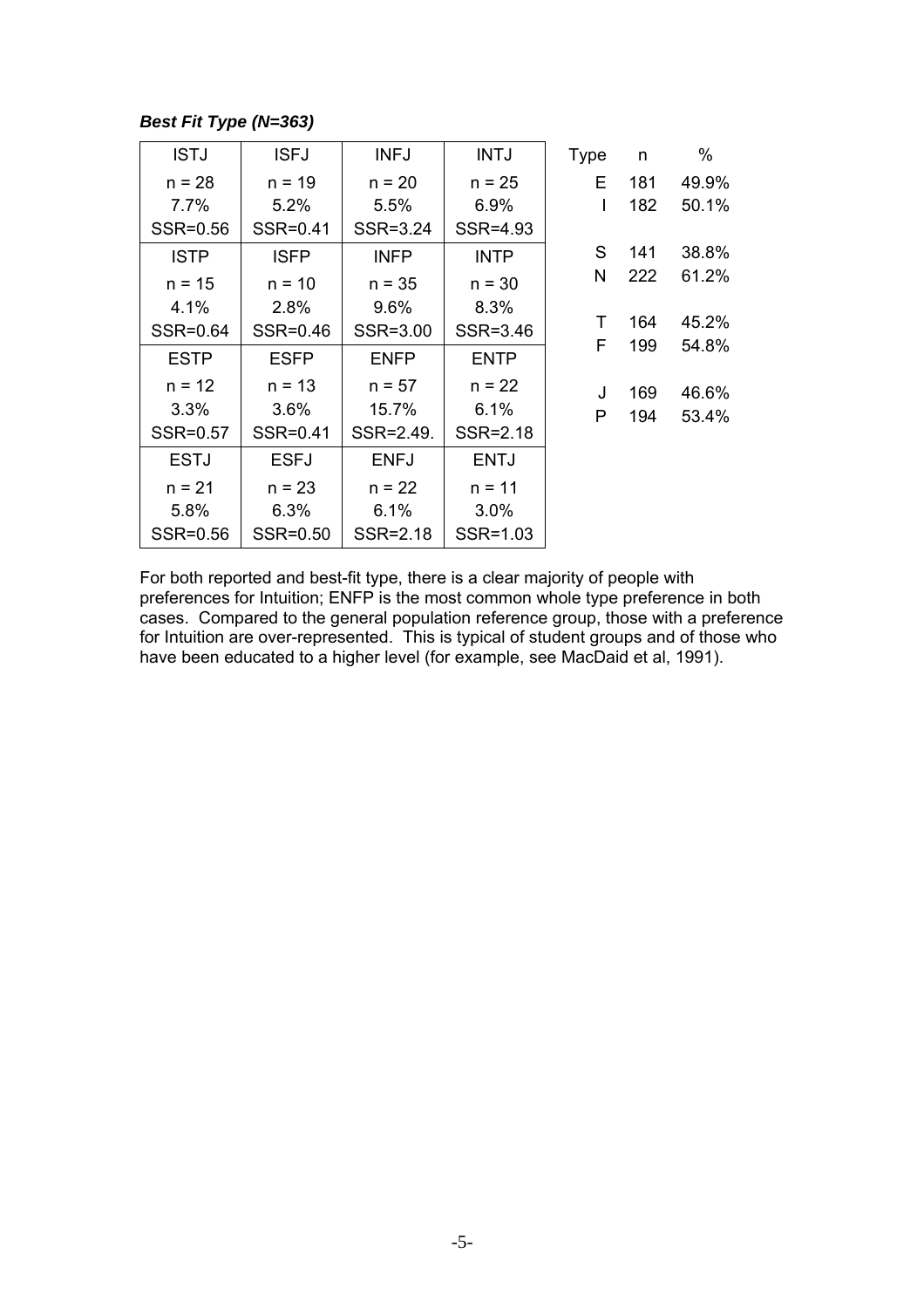#### <span id="page-5-0"></span>**TRAINING COURSE DELEGATES**

Reported type results from the MBTI instrument were available for almost the entire group, and best-fit (validated) type was available for almost all of these.

| <b>ISTJ</b> | <b>ISFJ</b> | <b>INFJ</b> | <b>INTJ</b> | <b>Type</b> | n   | %     |
|-------------|-------------|-------------|-------------|-------------|-----|-------|
| $n = 30$    | $n = 22$    | $n = 36$    | $n = 35$    | Е           | 349 | 58.5% |
| 5.0%        | 3.7%        | 6.0%        | 5.9%        | I           | 248 | 41.5% |
| SSR=0.36    | SSR=0.29    | SSR=3.53    | SSR=4.21    |             |     |       |
| <b>ISTP</b> | <b>ISFP</b> | <b>INFP</b> | <b>INTP</b> | S           | 187 | 31.3% |
| $n = 4$     | $n = 8$     | $n = 76$    | $n = 37$    | N           | 410 | 68.7% |
| 0.7%        | 1.3%        | 12.7%       | 6.2%        |             |     |       |
| SSR=0.11    | SSR=0.21    | SSR=3.97    | SSR=2.58    | т           | 229 | 38.4% |
| <b>ESTP</b> | <b>ESFP</b> | <b>ENFP</b> | <b>ENTP</b> | F           | 368 | 61.6% |
| $n = 22$    | $n = 26$    | $n = 106$   | $n = 35$    | J           | 283 | 47.4% |
| 3.7%        | 4.4%        | 17.8%       | 5.9%        | P           | 314 | 52.6% |
| SSR=0.64    | SSR=0.51    | SSR=2.83    | SSR=2.11    |             |     |       |
| <b>ESTJ</b> | <b>ESFJ</b> | <b>ENFJ</b> | <b>ENTJ</b> |             |     |       |
| $n = 35$    | $n = 40$    | $n = 54$    | $n = 31$    |             |     |       |
| 5.9%        | 6.7%        | $9.0\%$     | 5.2%        |             |     |       |
| SSR=0.57    | SSR=0.53    | SSR=3.21    | SSR=1.79    |             |     |       |

*Table 2: Type Tables for Training Course Delegates Reported Type (N=597)* 

#### *Best-Fit Type (N=578)*

| <b>ISTJ</b> | <b>ISFJ</b> | <b>INFJ</b> | <b>INTJ</b> | <b>Type</b> | n   | %     |
|-------------|-------------|-------------|-------------|-------------|-----|-------|
| $n = 20$    | $n = 26$    | $n = 40$    | $n = 35$    | E           | 312 | 54.0% |
| 3.5%        | 4.5%        | 6.9%        | 6.1%        | I           | 266 | 46.0% |
| SSR=0.26    | SSR=0.35    | SSR=4.06    | SSR=4.36    |             |     |       |
| <b>ISTP</b> | <b>ISFP</b> | <b>INFP</b> | <b>INTP</b> | S           | 160 | 27.7% |
| $n = 7$     | $n = 15$    | $n = 88$    | $n = 35$    | N           | 418 | 72.3% |
| 1.2%        | 2.6%        | 15.2%       | 6.1%        |             |     |       |
| SSR=0.19    | SSR=0.43    | SSR=4.75    | SSR=2.54    | Τ           | 187 | 32.4% |
| <b>ESTP</b> | <b>ESFP</b> | <b>ENFP</b> | <b>ENTP</b> | F           | 391 | 67.6% |
| $n = 16$    | $n = 26$    | $n = 118$   | $n = 39$    | J           | 234 | 40.5% |
| 2.8%        | 4.5%        | 20.4%       | 6.7%        | Р           | 344 | 59.5% |
| SSR=0.48    | SSR=0.52    | SSR=3.24    | SSR=2.39    |             |     |       |
| <b>ESTJ</b> | <b>ESFJ</b> | <b>ENFJ</b> | <b>ENTJ</b> |             |     |       |
| $n = 16$    | $n = 34$    | $n = 44$    | $n = 19$    |             |     |       |
| 2.8%        | 5.9%        | 7.6%        | 3.3%        |             |     |       |
| SSR=0.27    | SSR=0.47    | SSR=2.71    | SSR=1.14    |             |     |       |

The most frequent type preferences are ENFP and INFP; overall the group tends to have preferences for Intuition and Feeling, and to a lesser extent for Extraversion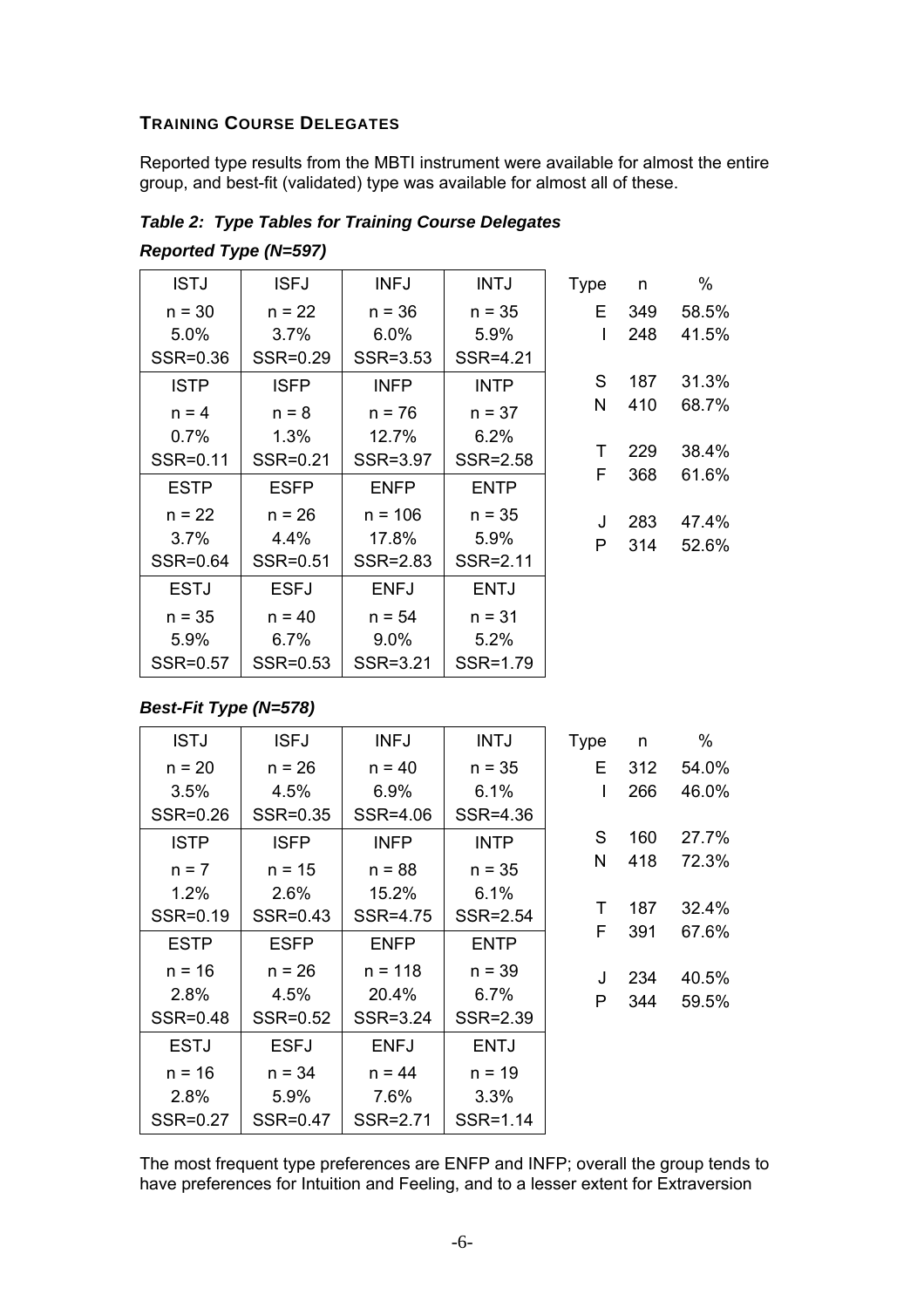and Perceiving. Most of these results are slightly more pronounced still when best-fit type is used. Compared to the general population, those with a preference for Intuition are particularly over-represented.

Although not typical of the general population, similar results (especially with regard to Intuition) have been found with other groups of MBTI users and training course delegates. The table below contrasts a number of these groups from around the world with the two large general population groups which currently exist for the MBTI. These data relate to reported type.

|                                                    | <b>Percentage of Each Type</b> |    |    |    |      |      |         |      |
|----------------------------------------------------|--------------------------------|----|----|----|------|------|---------|------|
|                                                    | E                              |    | S  | N  |      | F    | $\cdot$ | P    |
| US nationally representative sample                | 49                             | 51 | 73 | 27 | 40   | 60   | 54      | 46   |
| UK nationally representative sample                | 53                             | 47 | 76 | 24 | 46   | 54   | 58      | 42   |
|                                                    |                                |    |    |    |      |      |         |      |
| <b>French MBTI workshop participants</b>           | 59                             | 42 | 31 | 69 | 38   | 62   | 47      | 63   |
| Australian MBTI workshop participants <sup>3</sup> | 63                             | 37 | 23 | 77 | 37   | 63   | 51      | 49   |
| British MBTI workshop participants                 | 67                             | 33 | 31 | 69 | 49   | 51   | 49      | 51   |
| Canadian MBTI workshop participants                | 56                             | 44 | 27 | 73 | 39   | 61   | 48      | 52   |
| Dutch MBTI users                                   | 58                             | 42 | 24 | 76 | 48   | 52   | 38      | 62   |
| German MBTI workshop participants                  | 68                             | 32 | 41 | 59 | 50   | 50   | 60      | 40   |
| Indian MBTI workshop participants                  | 53                             | 47 | 36 | 63 | 60   | 40   | 52      | 47   |
| Japanese MBTI users                                | 61                             | 39 | 46 | 54 | 43   | 57   | 35      | 65   |
| Median of MBTI users                               | 60                             | 40 | 31 | 69 | 45.5 | 54.5 | 48.5    | 51.5 |

*Table 3: Comparison of French Workshop Participants with other Groups* 

<span id="page-6-0"></span> $\overline{a}$  $3$  Australian, Canadian, Indian and Japanese compiled for an International panel at the 2004 Association of Psychological Type International conference. Other groups from OPP data.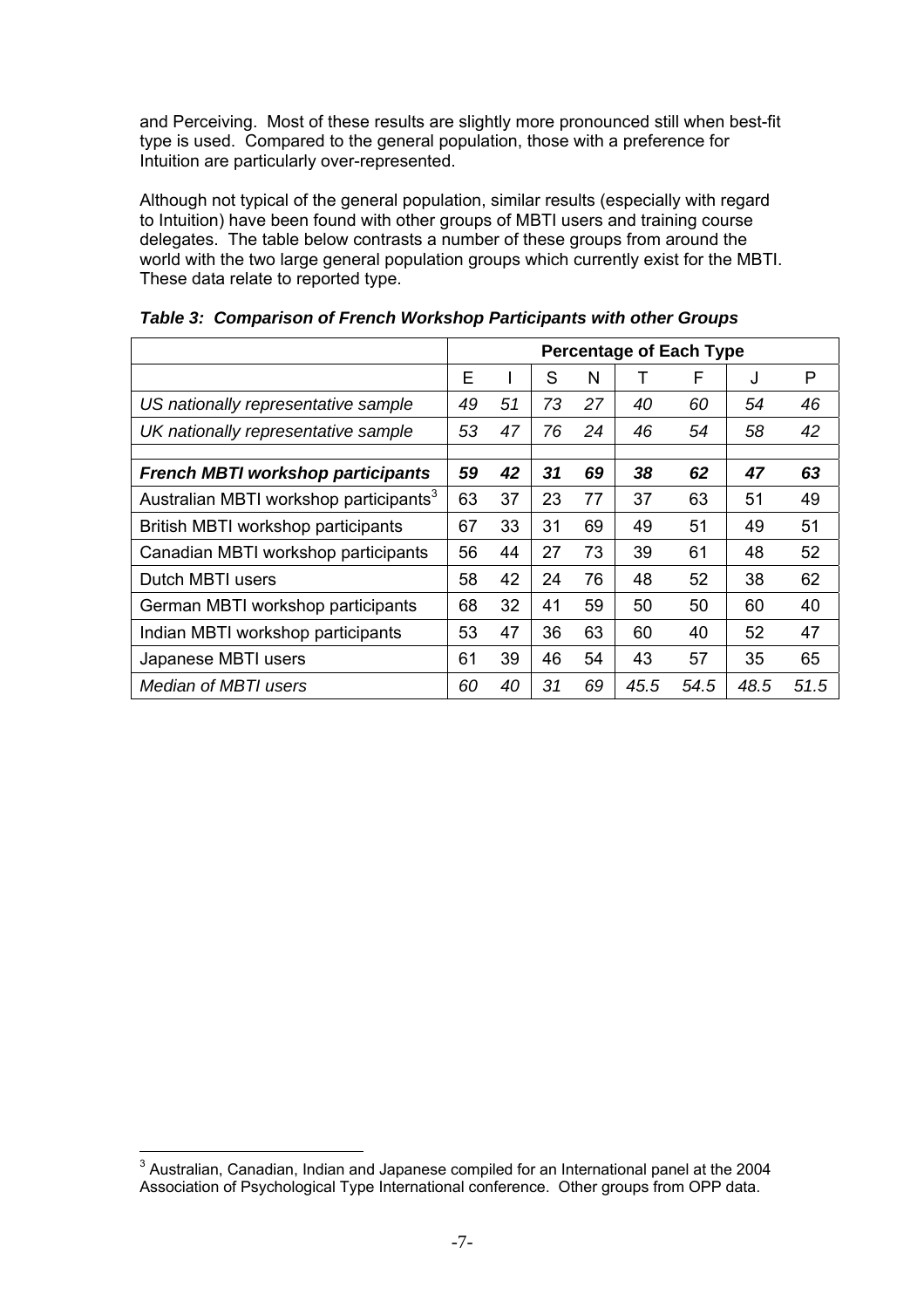#### <span id="page-7-0"></span>**OPPASSESSMENT DATA**

| <b>ISTJ</b> | <b>ISFJ</b> | <b>INFJ</b> | <b>INTJ</b> | <b>Type</b> | n   | $\%$  |
|-------------|-------------|-------------|-------------|-------------|-----|-------|
| $n = 111$   | $n = 41$    | $n = 17$    | $n = 44$    | Е           | 555 | 60.6% |
| 12.1%       | 4.5%        | 1.9%        | 4.8%        | I           | 361 | 39.4% |
| SSR=0.88    | SSR=0.35    | SSR=1.12    | SSR=3.43    |             |     |       |
| <b>ISTP</b> | <b>ISFP</b> | <b>INFP</b> | <b>INTP</b> | S           | 491 | 53.6% |
| $n = 36$    | $n = 11$    | $n = 46$    | $n = 55$    | N           | 425 | 46.4% |
| 3.9%        | 1.2%        | 5.0%        | 6.0%        |             |     |       |
| SSR=0.61    | SSR=0.20    | SSR=1.56    | SSR=2.50    | Τ           | 607 | 66.2% |
| <b>ESTP</b> | <b>ESFP</b> | <b>ENFP</b> | <b>ENTP</b> | F           | 309 | 33.8% |
| $n = 38$    | $n = 31$    | $n = 57$    | $n = 63$    | J           | 579 | 63.3% |
| 4.1%        | 3.4%        | 6.2%        | 6.9%        | P           | 337 | 36.7% |
| SSR=0.71    | SSR=0.39    | SSR=0.98    | SSR=2.46    |             |     |       |
| <b>ESTJ</b> | <b>ESFJ</b> | <b>ENFJ</b> | <b>ENTJ</b> |             |     |       |
| $n = 159$   | $n = 64$    | $n = 42$    | $n = 101$   |             |     |       |
| 17.4%       | 7.0%        | 4.6%        | 11.0%       |             |     |       |
| SSR=1.67    | SSR=0.56    | SSR=1.64    | SSR=3.79    |             |     |       |

*Table 4: Type Table for OPPassessment Data (Reported Type, N=916)* 

The most common single type preference is ESTJ (17% of the total); this is a common finding with managerial groups. The SSR results suggest that, in comparison to the general population, those with preferences for NT are overrepresented, and those with preferences for SF are under-represented. Again, this is a common finding with managerial groups.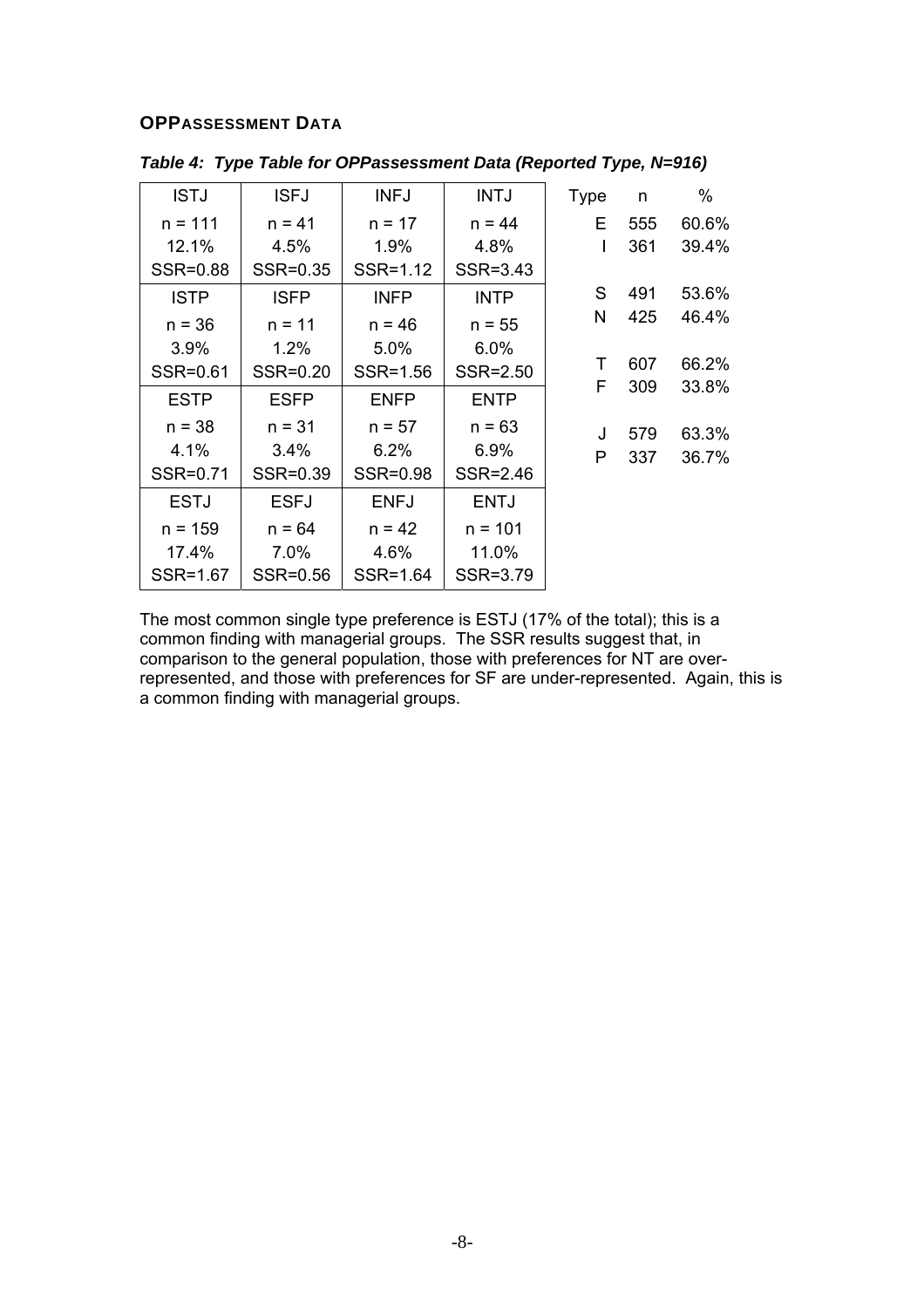#### <span id="page-8-0"></span>**TYPE TABLE COMPARISON**

As a further comparison, the percentage of people of for each type dichotomy (E compared with I, S with N etc.) for the three groups are compared with a number of other reference groups in the table below:

| Group                                            | <b>Percentage of Each Type</b> |    |    |    |    |    |    |    |
|--------------------------------------------------|--------------------------------|----|----|----|----|----|----|----|
|                                                  | Ε                              |    | S  | N  |    | F  | J  | P  |
| <b>French business studies students</b>          | 54                             | 46 | 38 | 62 | 48 | 52 | 48 | 52 |
| <b>French MBTI workshop participants</b>         |                                | 41 | 31 | 69 | 38 | 62 | 47 | 53 |
| <b>French OPPassessment group</b>                | 61                             | 39 | 54 | 46 | 66 | 34 | 63 | 37 |
|                                                  |                                |    |    |    |    |    |    |    |
| Median of MBTI Users <sup>4</sup>                | 60                             | 40 | 31 | 69 | 45 | 55 | 49 | 51 |
| French Ashridge delegates <sup>5</sup>           | 59                             | 41 | 58 | 42 | 75 | 25 | 67 | 33 |
| Total Ashridge delegates <sup>6</sup>            | 63                             | 37 | 50 | 50 | 85 | 15 | 65 | 35 |
| US leadership development group <sup>7</sup>     | 53                             | 47 | 50 | 50 | 80 | 20 | 69 | 31 |
| US nationally representative sample <sup>8</sup> | 49                             | 51 | 73 | 27 | 40 | 60 | 54 | 46 |
| UK nationally representative sample <sup>9</sup> | 53                             | 47 | 76 | 24 | 46 | 54 | 58 | 42 |

*Table 5: Comparison of the Three Groups with other Relevant Groups* 

The French groups are more similar to other relevant comparison groups than to each other. For example, the "OPPassessment" group is similar to Ashridge delegates and the leadership development sample.

<span id="page-8-1"></span><sup>&</sup>lt;sup>4</sup> See Table 3 above

<span id="page-8-2"></span> $5$  French delegates to management development programmes at Ashridge Management

<span id="page-8-3"></span>School, UK. N=263. See Carr et al, 2004.<br><sup>6</sup> Total Ashridge group (n=8,039), of which the French delegates are a subset; contains data from managers from 86 different countries, 96% of them European.

<span id="page-8-4"></span>

<sup>&</sup>lt;sup>7</sup> N=26,477. See Fleenor, 1997.<br><sup>8</sup> N=3,009. See Myers et al, 1998.<br><sup>9</sup> N=1,634. See Kendell, 1998.

<span id="page-8-6"></span><span id="page-8-5"></span> $^9$  N=1,634. See Kendall, 1998.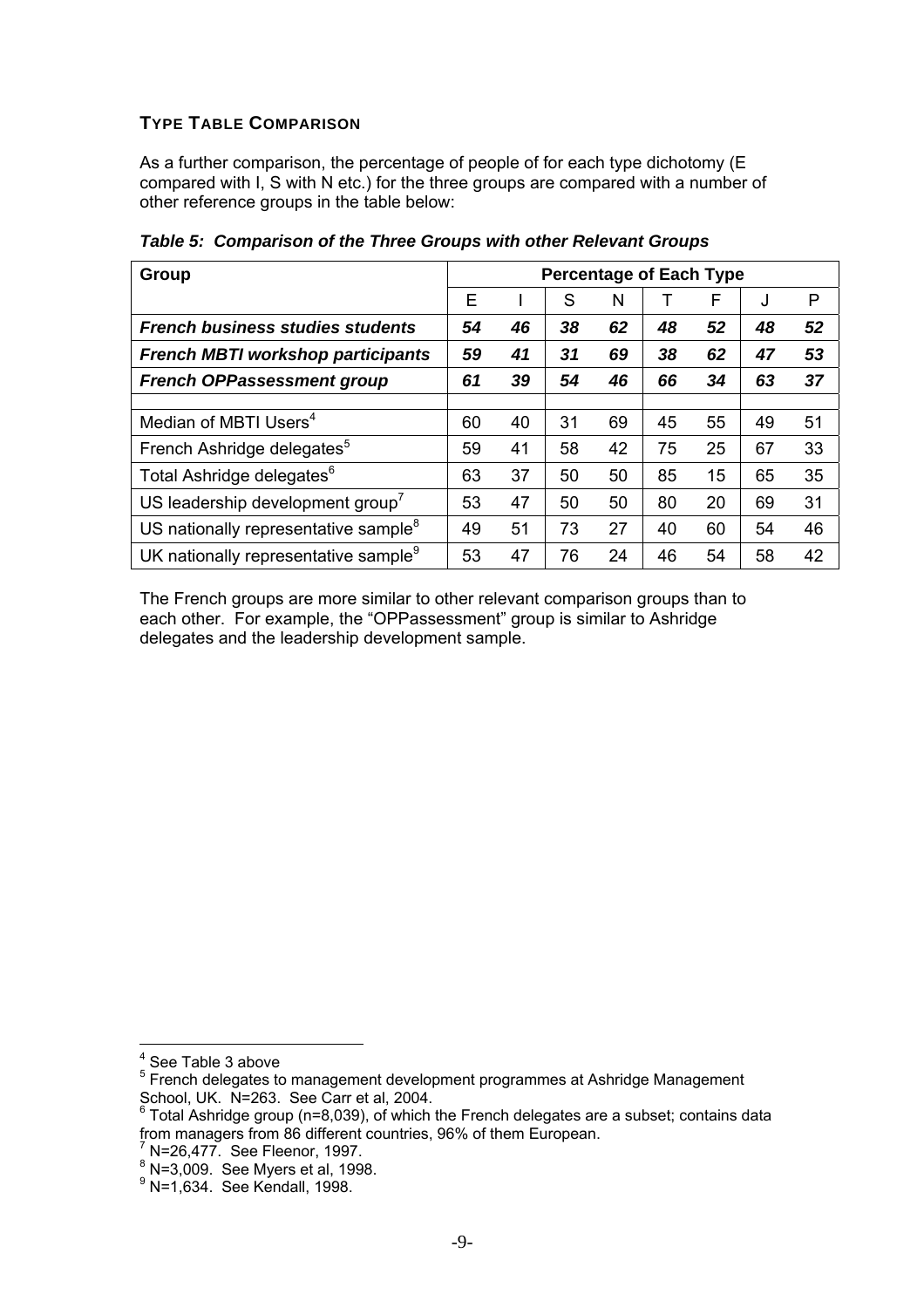## <span id="page-9-0"></span>**INTERNAL CONSISTENCY RELIABILITY**

The reliability of a test or questionnaire relates to how consistent and precise it is. The internal consistency reliability addresses the question of whether all the questions in a scale measure the same construct. A common measure of internal consistency reliability is coefficient alpha (an average of all question to question correlations). The alpha coefficients for the French samples are shown in Table 6 below:

| <b>Dimension</b> | <b>Coefficient Alpha</b>           |                       |                        |                                      |  |  |  |
|------------------|------------------------------------|-----------------------|------------------------|--------------------------------------|--|--|--|
|                  | <b>Business</b><br><b>Students</b> | Training<br>Delegates | OPPassess.<br>(Step I) | <b>OPPassess</b><br>$(Step II)^{10}$ |  |  |  |
| $E-I$            | 0.83                               | 0.87                  | 0.85                   | 0.86                                 |  |  |  |
| $S-N$            | 0.74                               | 0.82                  | 0.81                   | 0.86                                 |  |  |  |
| $T-F$            | 0.71                               | 0.79                  | 0.78                   | 0.82                                 |  |  |  |
| $J - P$          | 0.81                               | 0.86                  | 0.86                   | 0.87                                 |  |  |  |

#### *Table 6: Internal Consistency Reliability*

It is generally agreed that internal consistency reliability should achieve a value of at least 0.7. On this basis, all the dimensions of the questionnaire show good reliability in all groups.

<span id="page-9-1"></span> $10$  Estimated by scoring the Step II data using the Step I scoring key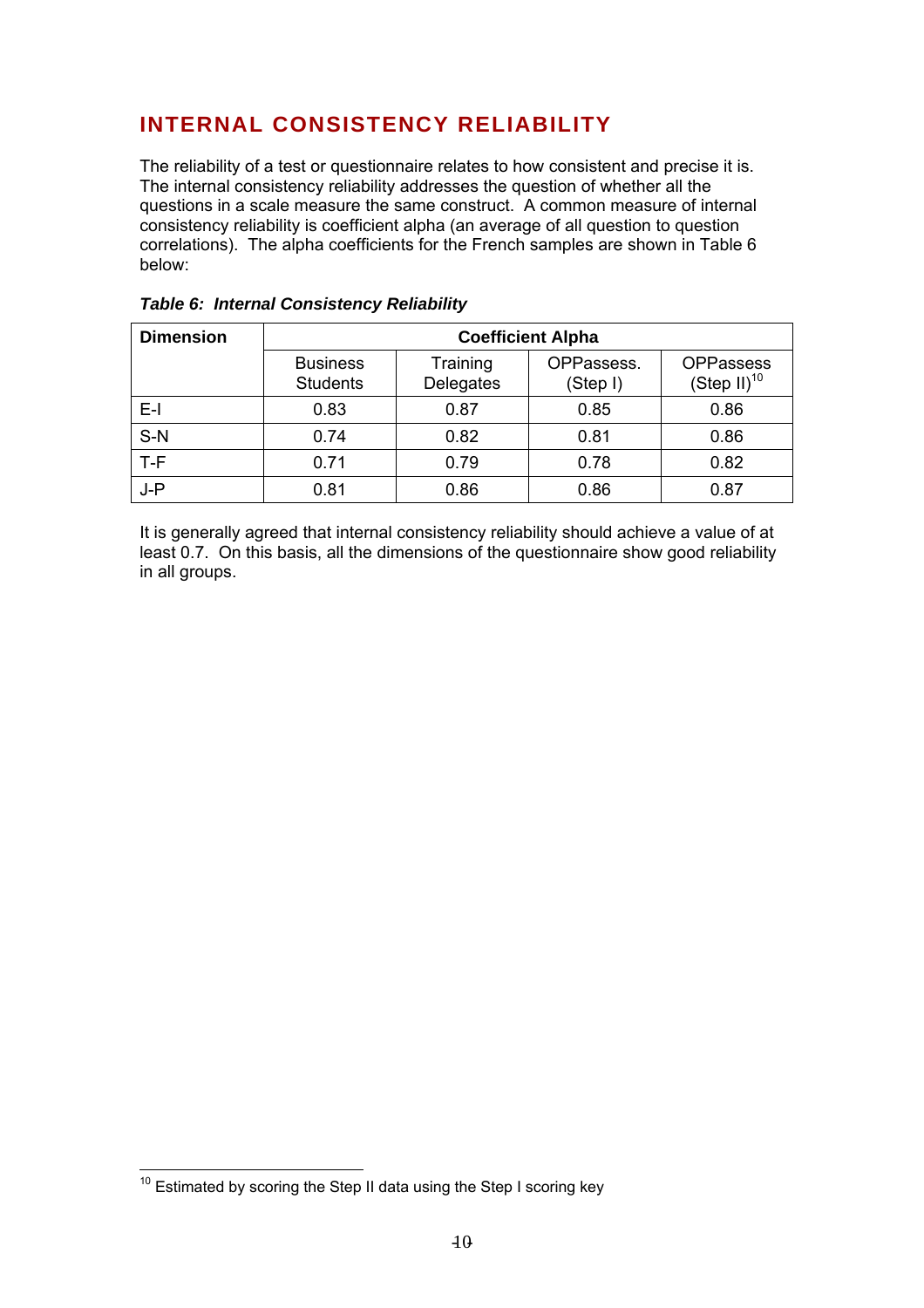## <span id="page-10-0"></span>**VALIDITY; THE ACCURACY OF THE FRENCH MBTI STEP I INSTRUMENT IN PREDICTING BEST-FIT TYPE**

The purpose of the MBTI instrument is to help individuals to establish their true, validated or "best fit" psychological type. A key measure of the validity of the instrument is, therefore, how well the results relate to best-fit (validated) type.

Best-fit data was available for two of the samples. The business studies students were given group feedback on their results, and their best-fit type was collected alongside their reported type results. The training delegates established their best fit type as part of their training programme, and this was collected for almost the entire sample (578 people).

Table 7 below presents these results alongside equivalent data from another (UKbased) best-fit study using the Step I questionnaire (Kendall, 1998). The French questionnaire performs in a very similar way to the English version, and there is very good evidence for the accuracy of the instrument.

|                           | <b>Training Delegates</b> | $(N=578)$ |       | <b>Business Studies</b><br>$(N=363)$ |       | <b>UK Study</b><br>$(N=386)$ |  |
|---------------------------|---------------------------|-----------|-------|--------------------------------------|-------|------------------------------|--|
| Agrees with all 4 letters | 67.8%                     | 93.1%     | 62.3% | 93.4%                                | 71.5% | 93.0%                        |  |
| Agrees with 3 letters     | 25.3%                     |           | 31.1% |                                      | 21.5% |                              |  |
| Agrees with 2 letters     | 6.1%                      |           | 4.9%  |                                      | 6.1%  |                              |  |
| Agrees with 1 letter      | 0.7%                      | 6.9%      | 1.7%  | 6.6%                                 | 0.3%  | 7.0%                         |  |
| Agrees with no letters    | 0.2%                      |           | 0.0%  |                                      | 0.3%  |                              |  |

#### *Table 7: Match of Reported and Best-Fit Type*

|                       | Percentage Agreement |                 |                 |  |  |  |
|-----------------------|----------------------|-----------------|-----------------|--|--|--|
| <b>Type Dichotomy</b> | Training             | <b>Business</b> | <b>UK Study</b> |  |  |  |
|                       | Delegates            | <b>Studies</b>  |                 |  |  |  |
| E-I                   | 90.1%                | 89.8%           | 92.1%           |  |  |  |
| $S-N$                 | 91.0%                | 91.6%           | 93.8%           |  |  |  |
| T-F                   | 88.3%                | 86.8%           | 88.4%           |  |  |  |
| J-P                   | 90.6%                | 86.8%           | 89.0%           |  |  |  |

Two further sets of analysis were carried out to investigate the validity and accuracy of the questionnaire. Training course delegates were asked how confident they felt about their results on each type dichotomy (on a scale from 1 to 5, where 5 indicated the highest degree of confidence). For every dimension, over 80% of the group were confident about their type, providing further support for the validity of the MBTI approach. Detailed results are shown in Table 8 below:

| Degree of       | Percent of Group |       |     |     |
|-----------------|------------------|-------|-----|-----|
| Confidence      | $E-I$            | $S-N$ | T-F | J-P |
| 5               | 65%              | 61%   | 58% | 63% |
|                 | 19%              | 23%   | 23% | 22% |
| 3               | 11%              | 10%   | 14% | 10% |
| 2               | 5%               | 4%    | 3%  | 3%  |
|                 | 1%               | 2%    | 2%  | 2%  |
| % at 4 or above | 84%              | 84%   | 81% | 85% |

*Table 8: Degree of Confidence in Results*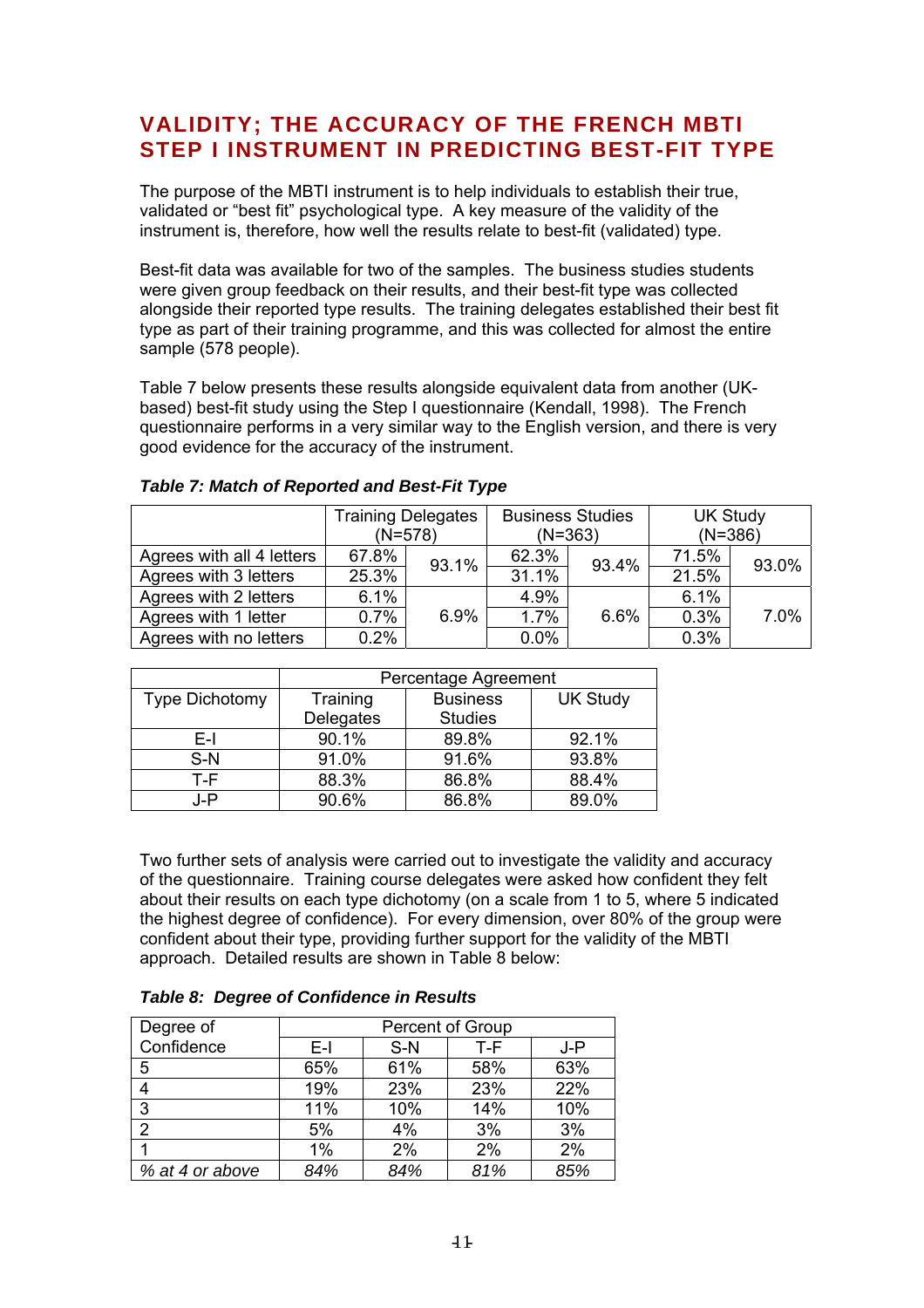Secondly, item-level data from the business students sample was used to recalculate prediction ratios for each item. From these prediction ratios revised item weightings were derived<sup>11</sup>, and these were then applied to the data to produce revised reported types for each person. These were then compared with best-fit type. The results showed no improvement over the level of agreement achieved using the existing Step I item weightings, as well as a high level of agreement between the new weightings and the standard Step I item weightings. There was therefore no evidence to suggest that a different scoring system should be applied to the MBTI Step I instrument in France.

In summary, then, there is good evidence for the validity of the French MBTI Step I instrument. Specifically:

- There is a high level of agreement between best-fit and reported type, as high as for the English language version
- Respondents are overwhelmingly confident about their results
- There is no evidence that a specifically French scoring algorithm would improve the accuracy of the instrument.

<span id="page-11-0"></span> $11$  For a description of how prediction ratios are derived and then used to devise scoring weights, see Myers and McCaulley (1985), pages 146-147.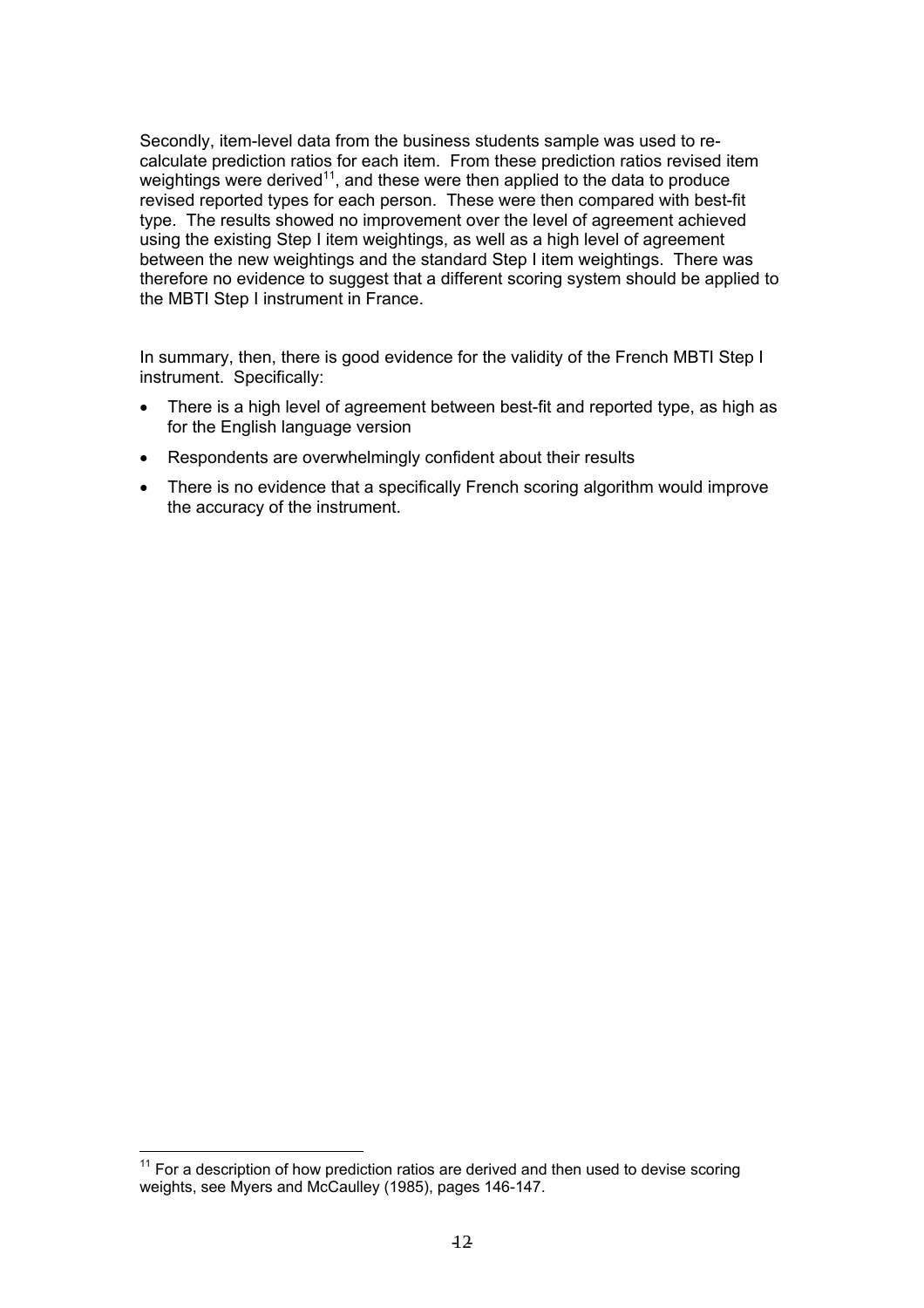## <span id="page-12-0"></span>**GROUP DIFFERENCES IN TYPE**

Across the three samples, a variety of different demographic information was collected, as shown in table 9 below:

|                          | <b>Business Students</b> | <b>Training Delegates</b> | OPPassessment |
|--------------------------|--------------------------|---------------------------|---------------|
| Gender                   |                          |                           |               |
| Age                      |                          |                           |               |
| Job Role                 |                          |                           |               |
| Occupational Level       |                          | ×                         |               |
| Education                |                          |                           |               |
| Work Area                |                          |                           |               |
| Nationality              | ×                        | ×                         |               |
| <b>Employment Status</b> |                          |                           |               |

The relationship of Type to each of these factors is described below.

#### **GENDER**

 $\overline{a}$ 

Most groups who take the MBTI instrument show a significant gender difference on the Thinking-Feeling dimension, and this is the case for the three groups in this study, as shown in Table 10 below:

*Table 10: Gender Differences on the T-F Dimension* 

| Group                     | Gender |                               | т     | F     |
|---------------------------|--------|-------------------------------|-------|-------|
| <b>Business Students</b>  | Male   | N                             | 125   | 72    |
|                           |        | % within gender <sup>12</sup> | 63.5% | 36.5% |
| $(X^2 = 12.96, df=1,$     |        | $%$ within Type <sup>13</sup> | 62.8% | 43.9% |
| sig at 0.1% level)        | Female | N                             | 74    | 92    |
|                           |        | % within gender               | 44.6% | 55.4% |
|                           |        | % within Type                 | 37.2% | 56.1% |
| <b>Training Delegates</b> | Male   | N                             | 72    | 111   |
|                           |        | % within gender               | 39.3% | 60.7% |
| $(X^2 = 6.76, df=1,$      |        | % within Type                 | 39.1% | 28.3% |
| sig at 1% level)          | Female | N                             | 112   | 281   |
|                           |        | % within gender               | 28.5% | 71.5% |
|                           |        | % within Type                 | 60.9% | 71.7% |
| OPPassessment             | Male   | N                             | 447   | 146   |
|                           |        | % within gender               | 75.4% | 24.6% |
| $(X^2 = 62.48, df=1,$     |        | % within Type                 | 73.6% | 47.2% |
| sig at the 0.1%           | Female | N                             | 160   | 163   |
| level)                    |        | % within gender               | 49.5% | 50.5% |
|                           |        | % within Type                 | 26.4% | 52.8% |

<span id="page-12-1"></span> $12$  For example, 63.5 male business students have a T preference and 36.5% have an F preference

<span id="page-12-2"></span> $^{13}$  For example, 62.8% of T business students are male, and 37.2% are female.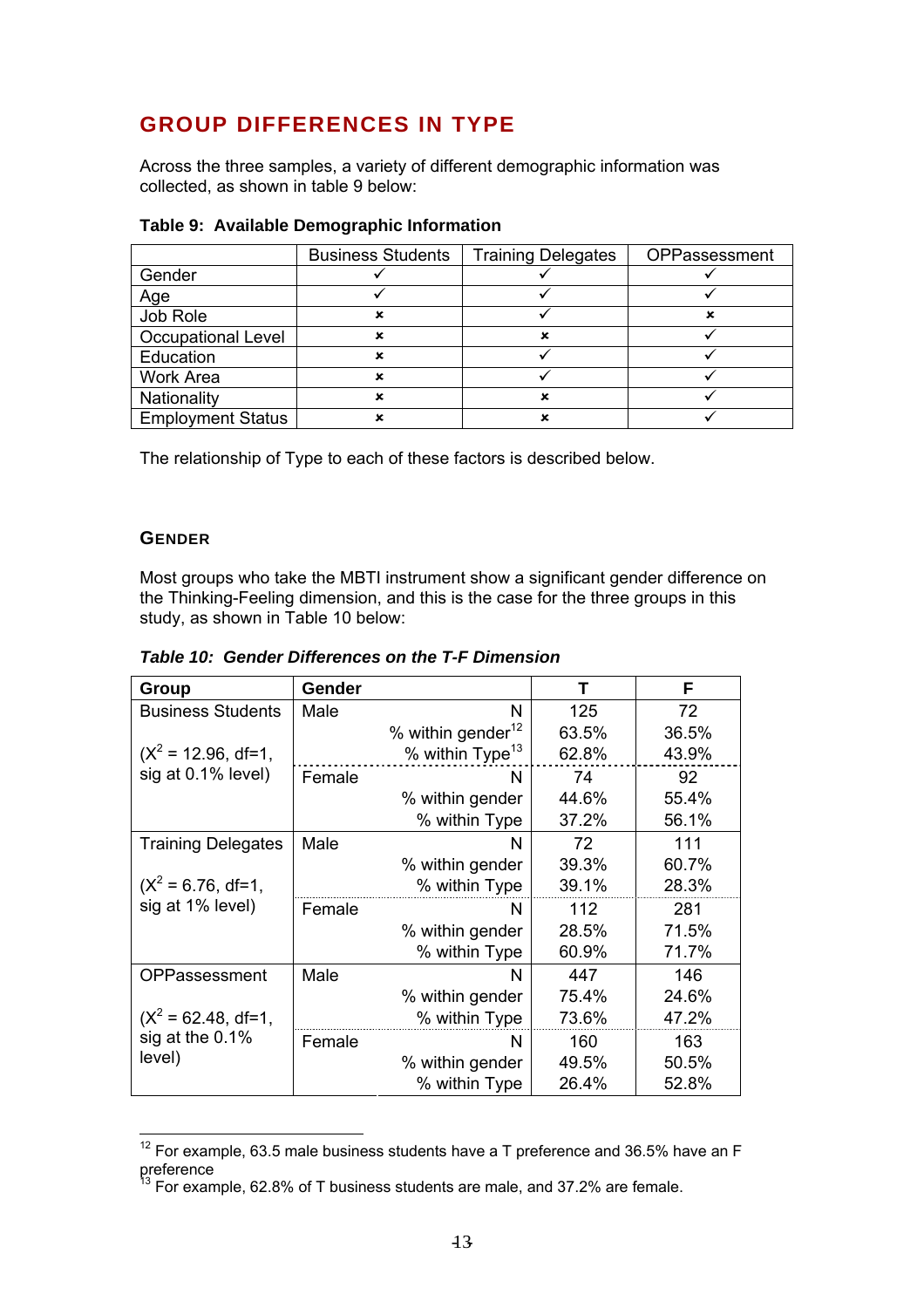<span id="page-13-0"></span>Thinking preferences are over-represented amongst men and Feeling preferences are over-represented amongst women. This effect has been found many times with many different versions of the instrument in a number of different cultures. Here, the difference is particularly clear amongst those with a dominant Thinking or Feeling and an auxiliary Sensing function.

#### **AGE**

None of the samples showed a statistically significant relationship between Type and age.

#### **JOB ROLE AND OCCUPATIONAL LEVEL**

Previous research has demonstrated that those in higher level jobs are more likely to have preferences for Intuition and for Thinking than those in lower level jobs. This is reflected in the relationship of the Thinking-Feeling dimension with job role (function) in the training sample and of both Sensing-Intuition and Thinking-Feeling with occupational level in the OPPassessment sample.

| Table 11: Thinking-Feeling and Job Role <sup>14</sup> |  |  |  |  |  |  |
|-------------------------------------------------------|--|--|--|--|--|--|
|-------------------------------------------------------|--|--|--|--|--|--|

| Fonction                       |                   |         | F      |
|--------------------------------|-------------------|---------|--------|
| PDG/Direction Générale         | Ν                 | 12      | 11     |
|                                | % within Fonction | 52.2%   | 47.6%  |
| Cadre Supérieur                | N                 | 32      | 53     |
|                                | % within Fonction | 37.6%   | 62.4%  |
| Cadre                          | N                 | 62      | 96     |
|                                | % within Fonction | 39.2%   | 60.8%  |
| Technicien/Agent de Maîtrise   | N                 | 7       | 23     |
|                                | % within Fonction | 23.3%   | 76.7%  |
| Employé                        | N                 | ŋ       | 12     |
|                                | % within Fonction | $0.0\%$ | 100.0% |
| Profession libérale/Consultant | N                 | 62      | 164    |
|                                | % within Fonction | 27.4%   | 72.6%  |

(Note: only those roles with a total sample of 10 or more are shown)

Managers and executives are much more likely to have preferences for Thinking than are other groups. A similar pattern is found in the data from OPPassessment; those with preferences for Intuition and Thinking are over-represented at a higher level, as shown in tables 12 and 13 below.

<span id="page-13-1"></span> $\overline{a}$  $14 X^2 = 24.39$ , df=10, sig at 1% level.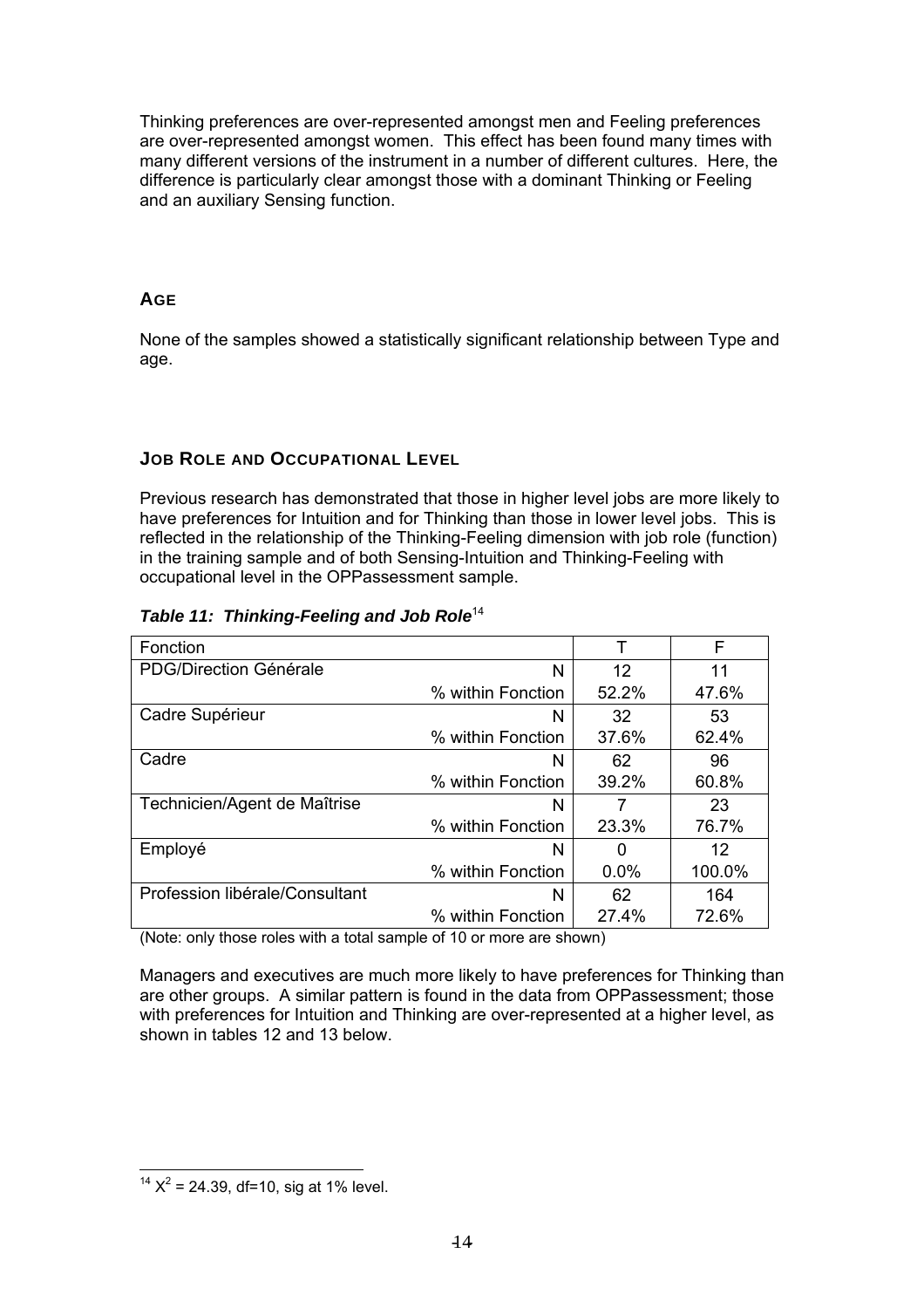| <b>Occupational Level</b>         |                | S     | N     |
|-----------------------------------|----------------|-------|-------|
| Top level                         | N              | 8     | 8     |
|                                   | % within level | 50.0% | 50.0% |
| Senior executive                  | N              | 106   | 118   |
|                                   | % within level | 47.3% | 52.7% |
| Upper middle management           | N              | 85    | 69    |
|                                   | % within level | 55.2% | 44.8% |
| Middle management                 | N              | 67    | 51    |
|                                   | % within level | 56.8% | 43.2% |
| First level management/supervisor | N              | 22    | 15    |
|                                   | % within level | 59.5% | 40.5% |
| Employee                          | N              | 93    | 51    |
|                                   | % within level | 64.6% | 35.4% |
| Other                             | N              | 11    | 19    |
|                                   | % within level | 36.7% | 63.3% |
| (Total)                           | Ν              | 392   | 331   |
|                                   | ℅              | 54.2% | 45.8% |

# *Table 12: Sensing-Intuition[15](#page-14-0) and Occupational Level*

|  | Table 13: Thinking-Feeling <sup>16</sup> and Occupational Level |  |  |
|--|-----------------------------------------------------------------|--|--|
|--|-----------------------------------------------------------------|--|--|

| <b>Occupational Level</b>         |                | т     | F     |
|-----------------------------------|----------------|-------|-------|
| Top level                         | N              | 12    | 4     |
|                                   | % within level | 75.0% | 25.0% |
| Senior executive                  | N              | 164   | 60    |
|                                   | % within level | 73.2% | 26.8% |
| Upper middle management           | N              | 109   | 45    |
|                                   | % within level | 70.8% | 29.2% |
| Middle management                 | N              | 76    | 42    |
|                                   | % within level | 64.4% | 35.6% |
| First level management/supervisor | N              | 27    | 10    |
|                                   | % within level | 73.0% | 27.0% |
| Employee                          | N              | 74    | 70    |
|                                   | % within level | 51.4% | 48.6% |
| Other                             | N              | 22    | 8     |
|                                   | % within level | 73.3% | 26.7% |
| (Total)                           | N              | 484   | 239   |
|                                   | %              | 66.9% | 33.1% |

Note also that in this data set as a whole, preferences for Intuition and Thinking are over-represented in comparison to the general population.

<span id="page-14-0"></span><sup>&</sup>lt;sup>15</sup>  $X^2$  = 15.14, sig at the 5% level.<br><sup>16</sup>  $X^2$  = 22.72, sig at the 0.1% level.

<span id="page-14-1"></span>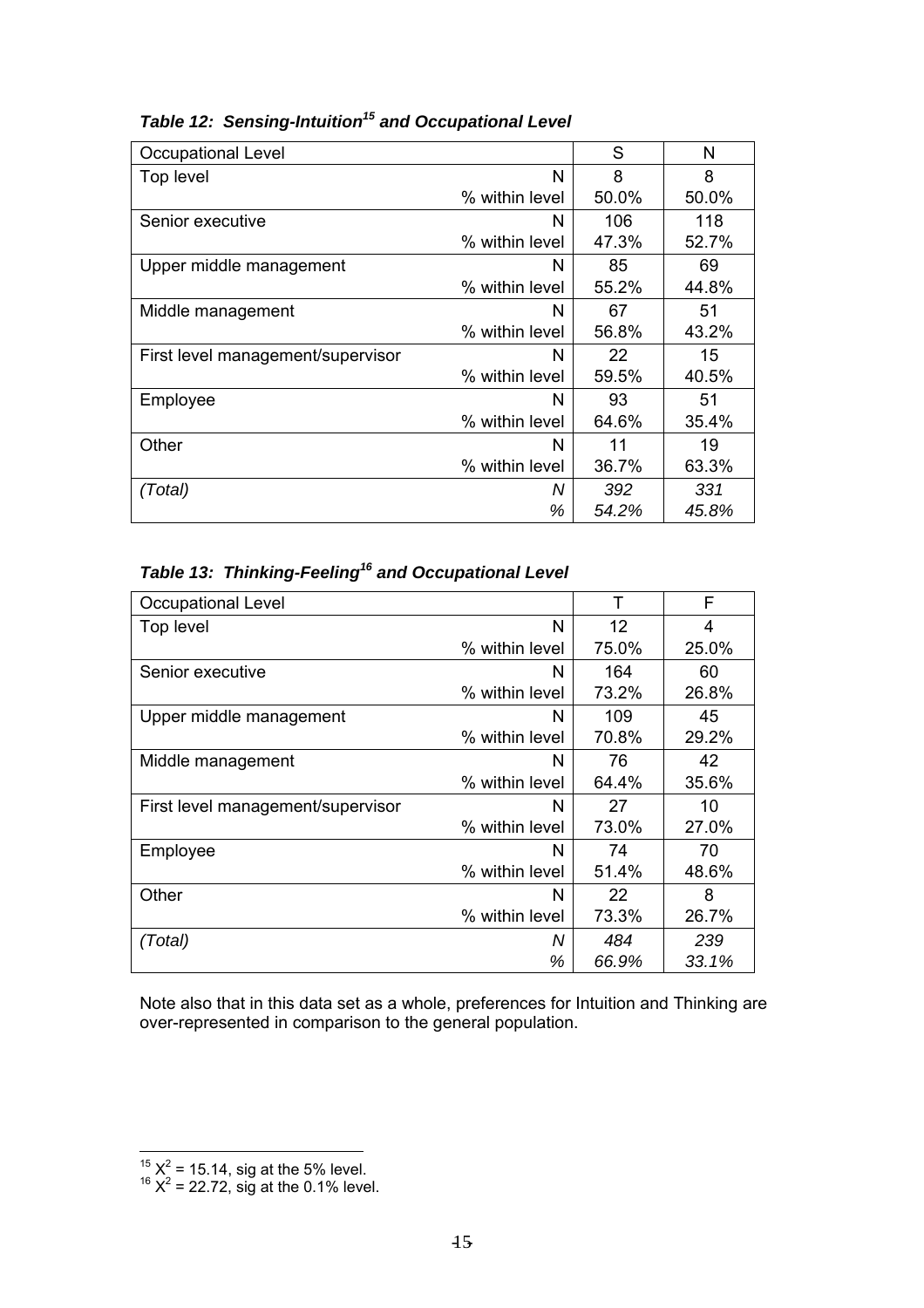#### <span id="page-15-0"></span>**EDUCATION**

Analysis by education was not carried out for the business student sample.

The training delegate data showed a small but statistically significant tendency<sup>17</sup> for those at an educational level of Bac +5 and above to be more likely to have a Perceiving preference than those at the Bac + 3 & 4 level.

Specific educational qualifications were not available for the OPPassessment sample; however the age at which individuals left full-time education was. Those who left full-time education at a greater age were significantly more likely to have preferences for Intuition<sup>18</sup> and for Perceiving<sup>19</sup>.

#### **WORK AREA**

Previous type research would suggest that an individual's type would influence their choice of career, and indeed there is a statistically significant relationship between S-N, T-F, J-P and job type. In the tables below, categories have been re-ordered according to the percentage of E, S, T or J, and job types with less than 20 respondents have been omitted.

| Job Type                      |                   | S     | N     |
|-------------------------------|-------------------|-------|-------|
| Administrative or secretarial | N                 | 20    | 8     |
|                               | % within job type | 71.4% | 28.6% |
| Finance                       | N                 | 77    | 42    |
|                               | % within job type | 64.7% | 35.3% |
| Sales, customer service       | N                 | 60    | 38    |
|                               | % within job type | 61.2% | 38.8% |
| Science, engineering          | N                 | 27    | 25    |
|                               | % within job type | 51.9% | 48.1% |
| Other private sector          | N                 | 23    | 23    |
|                               | % within job type | 50.0% | 50.0% |
| Other                         | N                 | 40    | 40    |
|                               | % within job type | 50.0% | 50.0% |
| ΙT                            | N                 | 40    | 41    |
|                               | % within job type | 49.4% | 50.6% |
| HR, training, guidance        | N                 | 52    | 58    |
|                               | % within job type | 47.3% | 52.7% |
| Other business services       | N                 | 21    | 24    |
|                               | % within job type | 46.7% | 53.3% |
| Research and development      | N                 | 17    | 25    |
|                               | % within job type | 40.5% | 59.5% |
| (Total)                       | Ν                 | 385   | 332   |
|                               | %                 | 53.7% | 46.3% |

|  | Table 14: Sensing-Intuition <sup>20</sup> and Work Area |  |  |
|--|---------------------------------------------------------|--|--|
|--|---------------------------------------------------------|--|--|

<span id="page-15-1"></span> $17 X^2$  = 11.23, df=5, sig at 5% level.

<span id="page-15-2"></span><sup>18</sup> Independent-samples t-test; t=-5.198, sig at the 0.1% level<br><sup>19</sup> Independent-samples t-test; t=-2.735, sig at the 1% level

<span id="page-15-3"></span>

<span id="page-15-4"></span> $20 \text{ X}^2 = 25.21$ , sig at the 5% level.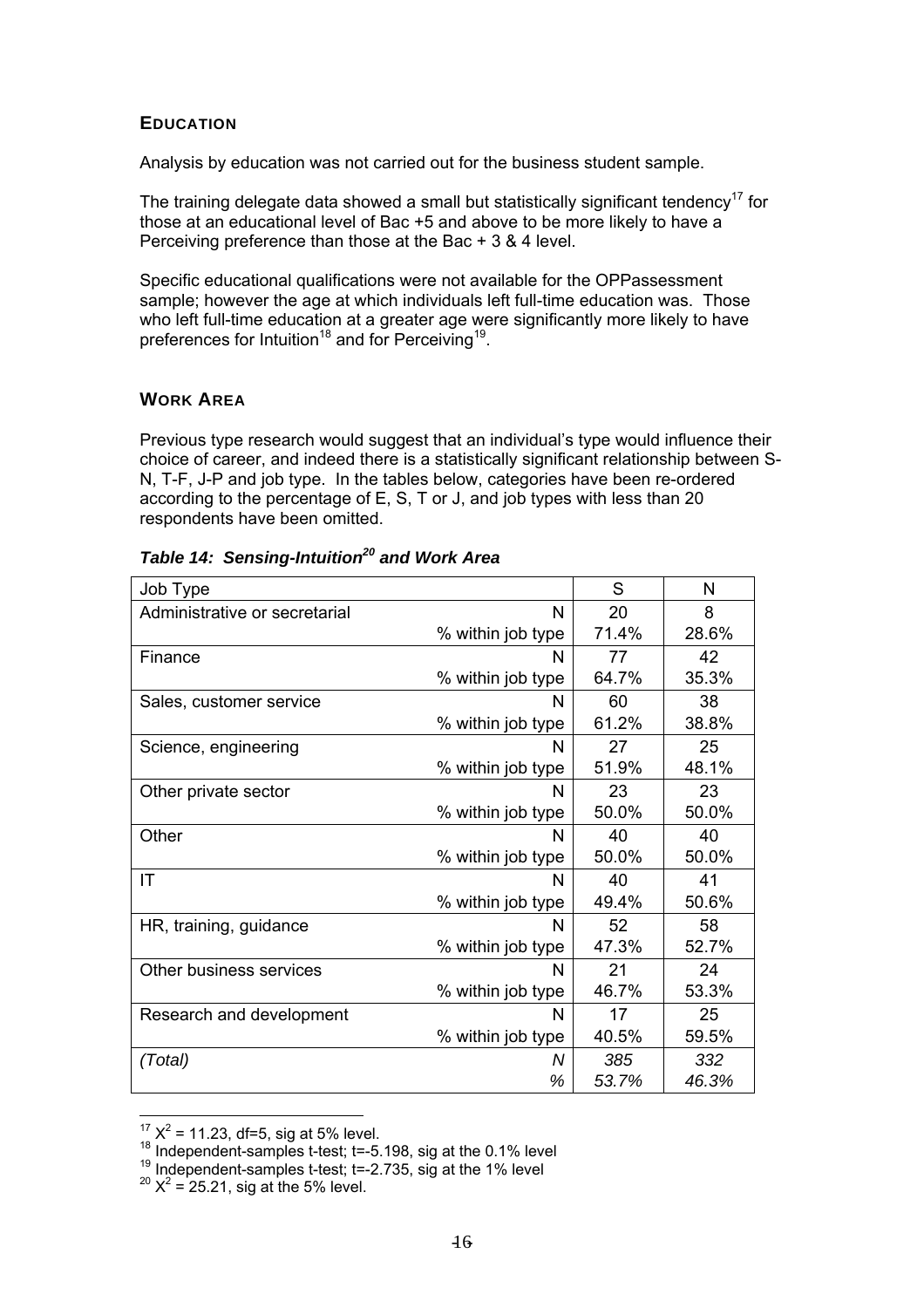| Job Type                      |                   | т     | F     |
|-------------------------------|-------------------|-------|-------|
| Science, engineering          | N                 | 42    | 10    |
|                               | % within job type | 80.8% | 19.2% |
| IT                            | N                 | 64    | 17    |
|                               | % within job type | 79.0% | 21.0% |
| Finance                       | N                 | 92    | 27    |
|                               | % within job type | 77.3% | 22.7% |
| Research and development      | N                 | 32    | 10    |
|                               | % within job type | 72.2% | 23.8% |
| Sales, customer service       | N                 | 68    | 30    |
|                               | % within job type | 69.4% | 30.6% |
| Other private sector          | N                 | 31    | 15    |
|                               | % within job type | 67.4% | 32.6% |
| Other                         | N                 | 49    | 31    |
|                               | % within job type | 61.3% | 38.8% |
| Other business services       | N                 | 28    | 19    |
|                               | % within job type | 57.8% | 42.2% |
| HR, training, guidance        | N                 | 68    | 52    |
|                               | % within job type | 52.7% | 47.3% |
| Administrative or secretarial | N                 | 11    | 17    |
|                               | % within job type | 39.3% | 60.7% |
| (Total)                       | Ν                 | 483   | 234   |
|                               | %                 | 67.4% | 32.6% |

# *Table 15: Thinking-Feeling[21](#page-16-0) and Work Area*

<span id="page-16-0"></span> $\overline{a}$  $2^{21}$  X<sup>2</sup> = 45.27, sig at the 0.1% level.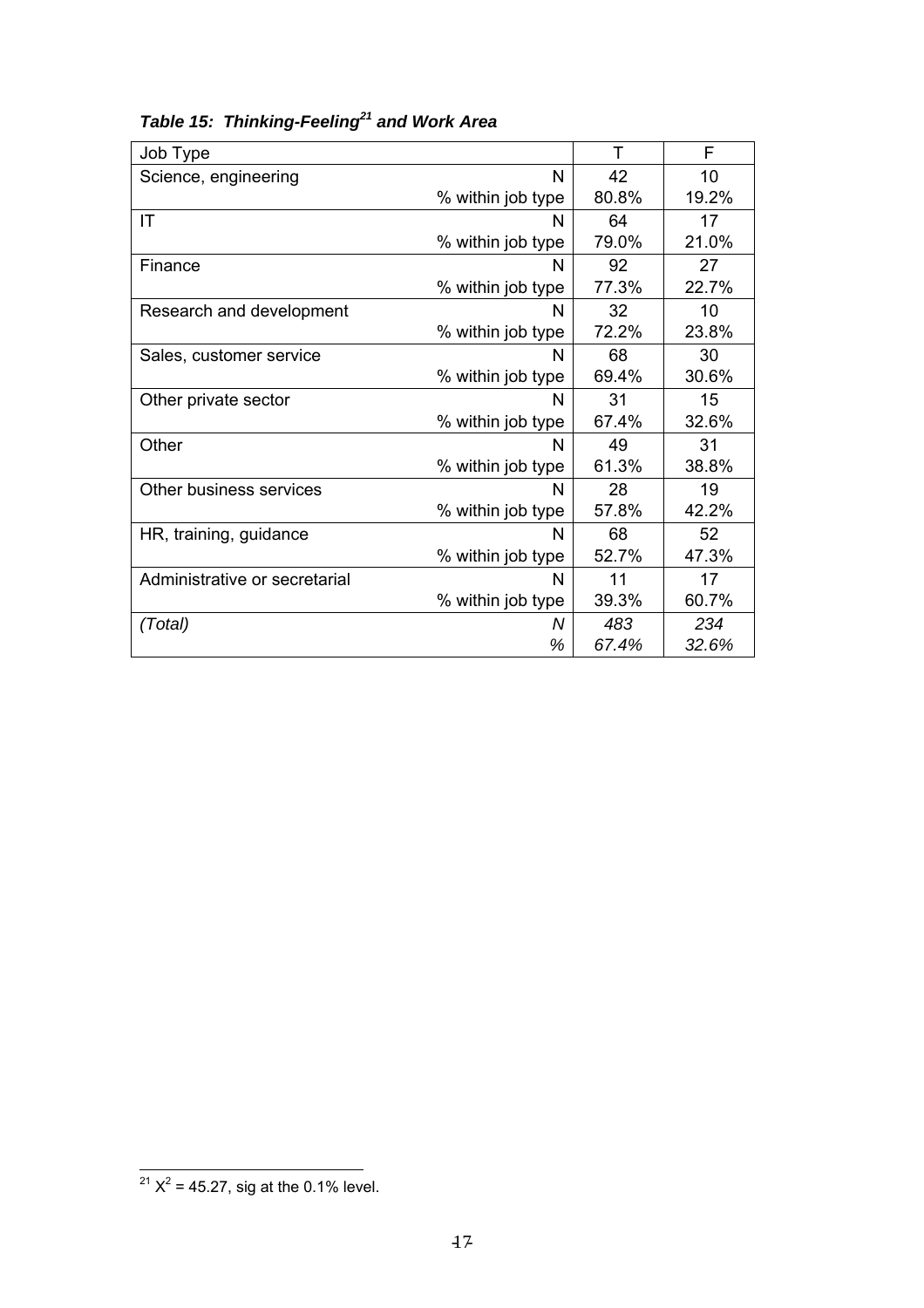| Job Type                      |                   | J     | P     |
|-------------------------------|-------------------|-------|-------|
| Administrative or secretarial | N                 | 21    | 7     |
|                               | % within job type | 75.0% | 25.0% |
| Research and development      | N                 | 29    | 13    |
|                               | % within job type | 69.0% | 31.0% |
| Finance                       | N                 | 82    | 37    |
|                               | % within job type | 68.9% | 31.1% |
| Science, engineering          | N                 | 35    | 17    |
|                               | % within job type | 67.3% | 32.7% |
| IT                            | N                 | 54    | 27    |
|                               | % within job type | 66.7% | 33.3% |
| Sales, customer service       | N                 | 63    | 35    |
|                               | % within job type | 64.3% | 35.7% |
| Other                         | N                 | 50    | 30    |
|                               | % within job type | 62.5% | 37.5% |
| Other private sector          | N                 | 26    | 20    |
|                               | % within job type | 56.5% | 43.5% |
| Other business services       | N                 | 23    | 22    |
|                               | % within job type | 51.1% | 48.9% |
| HR, training, guidance        | N                 | 47    | 63    |
|                               | % within job type | 42.7% | 57.3% |
| (Total)                       | N                 | 442   | 275   |
|                               | %                 | 61.6% | 38.4% |

#### <span id="page-17-0"></span>*Table 16: Judging-Perceiving[22](#page-17-1) and Work Area*

#### **NATIONALITY**

For the OPPassessment group, information on nationality was available. Although half the group were French, other nationalities (e.g. Belgian, Swiss) were also represented (see Appendix 1 for details). Analysis suggested that the Belgian subgroup was significantly more likely<sup>23</sup> to have a Sensing preference than the French. This sample should however be treated with caution, as 55% of the Belgian sample came from one organisation.

#### **EMPLOYMENT STATUS**

Employment status (available for the OPPassessment sample) showed a relationship with the Thinking-Feeling dimension; those who worked part-time were more likely than other groups to have preferences for Feeling. This is likely to be a gender effect; 83% of part-time workers were female, compared with 35% of the total group and 33% of full-time workers.

<span id="page-17-1"></span> $^{22}$  X<sup>2</sup> = 30.72, sig at the 1% level.<br><sup>23</sup> X<sup>2</sup> = 11.77, sig at the 0.1% level.

<span id="page-17-2"></span>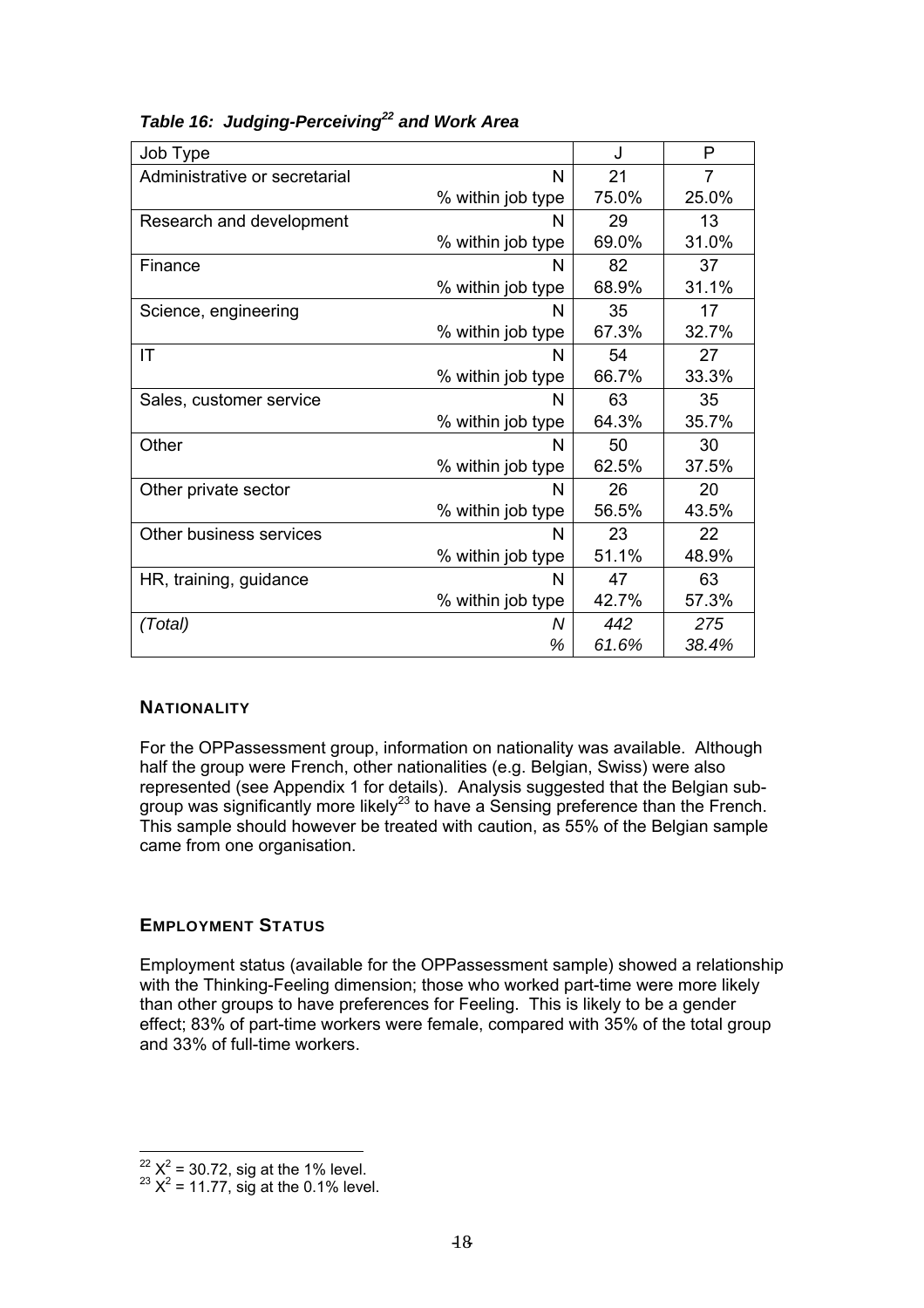### <span id="page-18-0"></span>**REFERENCES**

Carr, M., Curd, J. and Dent, F. (2004). *Ashridge Management School MBTI Research into Distribution of Type*. Ashridge Management School.

Cauvin, P et Cailloux, G (1999) Données statistiques in *Manuel de formation qualifiante au MBTI* – Présentées à la conférence internationale de Scottsdale 1999

Cauvin, P et Cailloux, G (2005) L'instrument MBTI in *Les types de personnalité* ESF Paris 6° édition 2005

Fleenor, J. W. (1997). The Relationship Between the MBTI and Measures of Personality and Performance in Management Groups. In *Developing Leaders*. Davies-Black. Palo Alto, CA.

Hackston, J. and Kendall, E. (2004). Step II and Culture. Paper presented at the APT international conference, Toronto, July 2004.

Kendall, E. (1998). *Myers-Briggs Type Indicator European English Edition Step I Manual Supplement.* CPP, Inc. Palo Alto, CA.

MacDaid, G. P., McCaulley, M. H. and Kainz, R.L. (1991). *Atlas of Type Tables*. Center for Applications of Psychological Type, Gainesville, FL.

Myers, I. B. and McCaulley, M. H. (1985). Manual: *A Guide to the Development and Use of the Myers-Briggs Type Indicator.* CPP Inc.; Palo Alto, CA.

Myers, I. B., McCaulley, M.H., Quenk, N.L. and Hammer, A. L. (1998). *MBTI Manual: A Guide to the Development and Use of the Myers-Briggs Type Indicator*. CPP, Inc. Palo Alto, CA.

Quenk, N. L., Hammer, A. L. and Majors, M. (2004). *MBTI Step II Manual European Edition.* CPP Inc. Palo Alto, CA.

<NOTE: it would be useful in the text to have some specifically French references and to add them in here>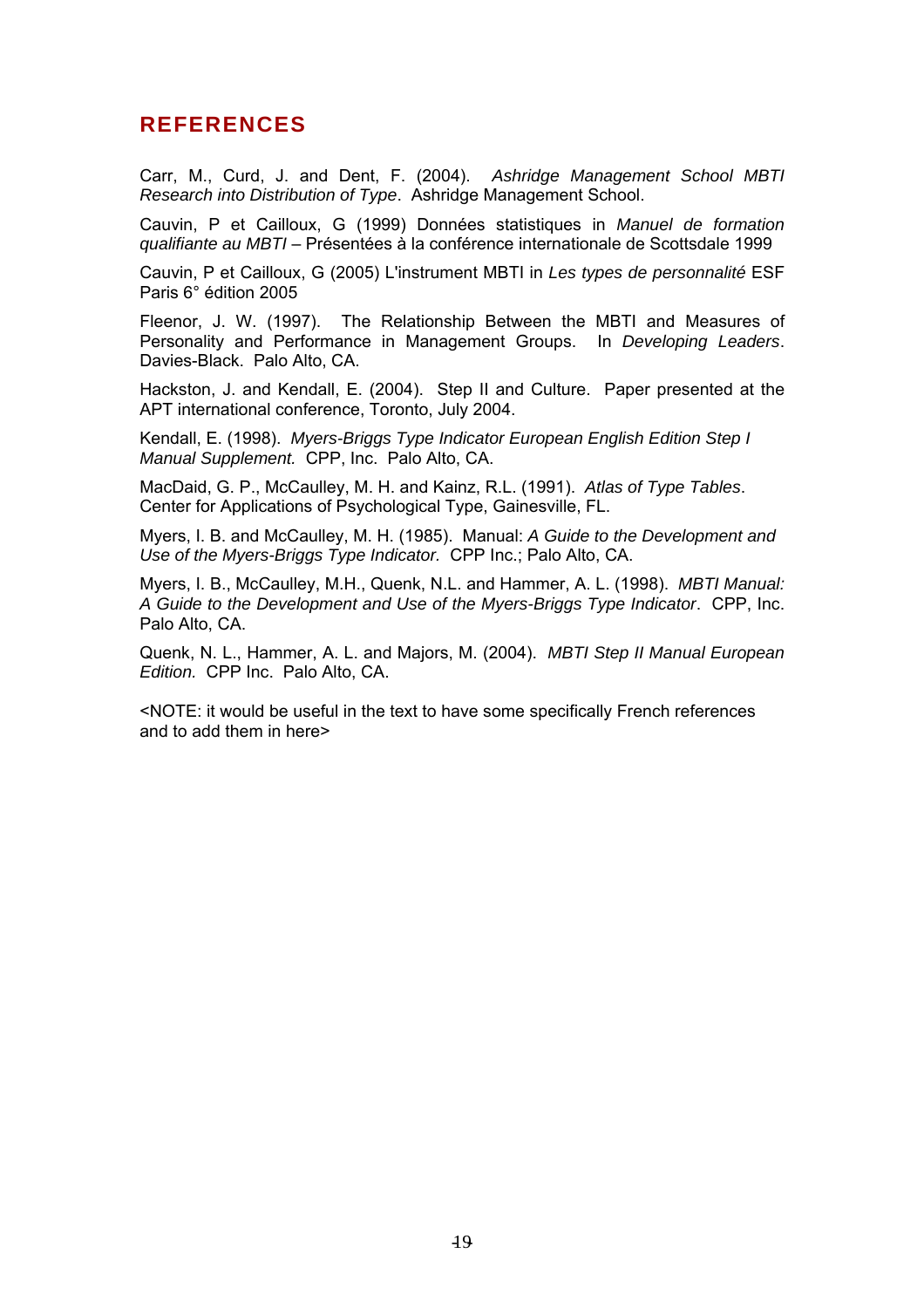## **APPENDIX 1: SAMPLE DESCRIPTIONS**

#### <span id="page-19-0"></span>**SAMPLE 1: BUSINESS STUDIES STUDENTS**

The sample consisted of 363 business studies students. 197 (54%) were female and 166 (46%) were male. Age ranged from 18 to 22 years with a mean of 20 years.

#### **SAMPLE 2: DELEGATES ON MBTI QUALIFYING TRAINING**

The sample consisted of 612 delegates to French MBTI training programmes from January 2002 to March 2005. 416 (69%) were female and 189 (31%) male; age ranged from 24 to 63 (with an average age of 42 years). The majority (563 people, 96% of those who answered the question) said that overall they were satisfied with their job.

Most of the group (570 people, 93%) gave information as to their job role; the majority of these saw themselves as professionals/consultants (41%) or as managers or executives (49%):

| <b>Fonction</b>                | N   | %    |
|--------------------------------|-----|------|
| <b>PDG/Direction Générale</b>  | 26  | 4.6  |
| Cadre Supérieur                | 85  | 14.9 |
| Cadre                          | 167 | 29.3 |
| Technicien/Agent de Maîtrise   | 32  | 5.6  |
| Employé                        | 14  | 2.5  |
| Ouvrier                        |     |      |
| Profession libérale/Consultant | 234 | 41.1 |
| Etudiant                       |     | 0.2  |
| Retraité/Bénévole              | 2   | 0.4  |
| Demandeur d'emploi             | 1   | 0.2  |
| Artisan/Commerçant             | 2   | 0.4  |
| Agriculteur                    | O   |      |
| Sans profession                | 6   |      |

Just under three-quarters of the group (445 people, 73%) also stated their area of work. Not surprisingly, most of these were in training and development (66%) or HR (21%):

| <b>Service</b>           |     | %    |
|--------------------------|-----|------|
| Direction Générale       | 27  | 6.1  |
| Production               |     | 1.6  |
| Achat                    | 2   | 0.4  |
| Marketing/Commercial     | 8   | 1.8  |
| Etudes/R&D               | 6   | 1.3  |
| Administration/Juridique |     | 0.2  |
| Finances                 |     | 0.2  |
| Compatabilité            |     | 0.2  |
| Informatique             | 4   | 0.9  |
| Gestion du personnel     | 93  | 20.9 |
| Formation/Développement  | 295 | 66.3 |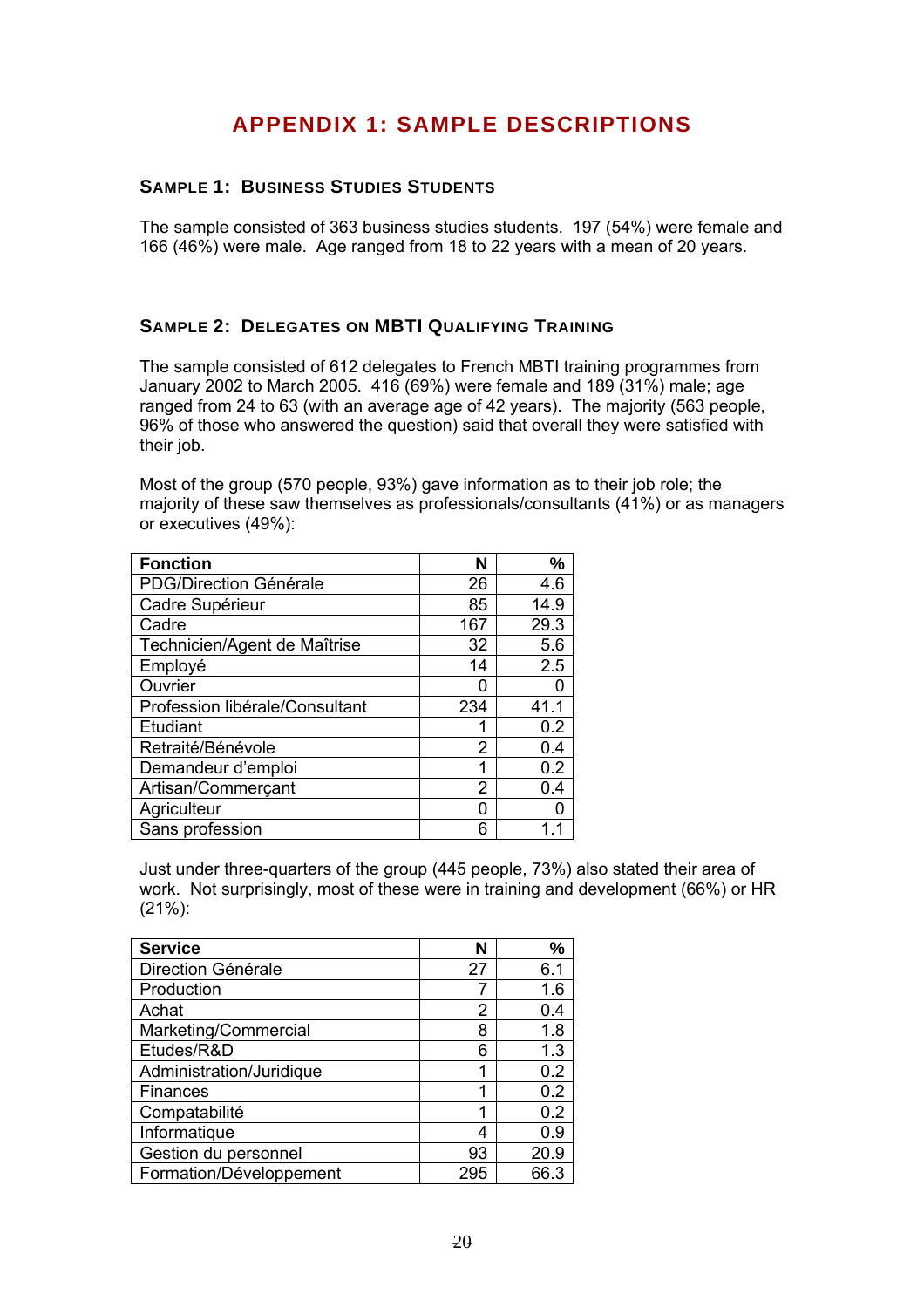<span id="page-20-0"></span>Almost all the group (604 people, 99%) gave their educational background:

| Niveau d'études     |     | %    |
|---------------------|-----|------|
| CAP/BEP             |     | በ 2  |
| < Bac               | 5   | 0.8  |
| Bac                 |     | 1.2  |
| $Bac + 1 & 2$       | 31  | 5.1  |
| Bac + $3 & 4$       | 148 | 24.5 |
| Bac + 5 et au- delà | 412 | RR 7 |

#### **SAMPLE 3: DATA FROM OPPASSESSMENT**

This sample consists of 916 individuals who completed the MBTI instrument in French via the OPPassessment system. Results from over 90 different organisations are included. 65% of the respondents were male, and 35% were female. Age ranged from 21 to 65 years, with a mean of 38 and a median of 37.

90% of respondents stated their nationality; while half were French, other nationalities were also represented:

| <b>Nationality</b>    | Percentage |
|-----------------------|------------|
| French                | 49.5%      |
| Belgian               | 31.6%      |
| <b>Swiss</b>          | 7.8%       |
| <b>Other European</b> | 7.7%       |
| Other                 | 3.4%       |

The majority of the group were in full-time employment:

| <b>Employment Status</b> | Percentage |
|--------------------------|------------|
| Full-time                | 90.7%      |
| Part-time                | 4.9%       |
| Self-employed            | 2.9%       |
| Unemployed               | 1.2%       |
| <b>Retired</b>           | 0.1%       |
| Homemaker                | $0.1\%$    |

The majority of the group were of managerial level or above:

| <b>Occupational Level</b>         | Percentage |
|-----------------------------------|------------|
| Top level                         | 2.2%       |
| Senior executive                  | 31.0%      |
| Upper middle management           | 21.3%      |
| Middle management                 | 16.3%      |
| First level management/supervisor | 5.1%       |
| Employee                          | 19.9%      |
| Other                             | 4 1%       |